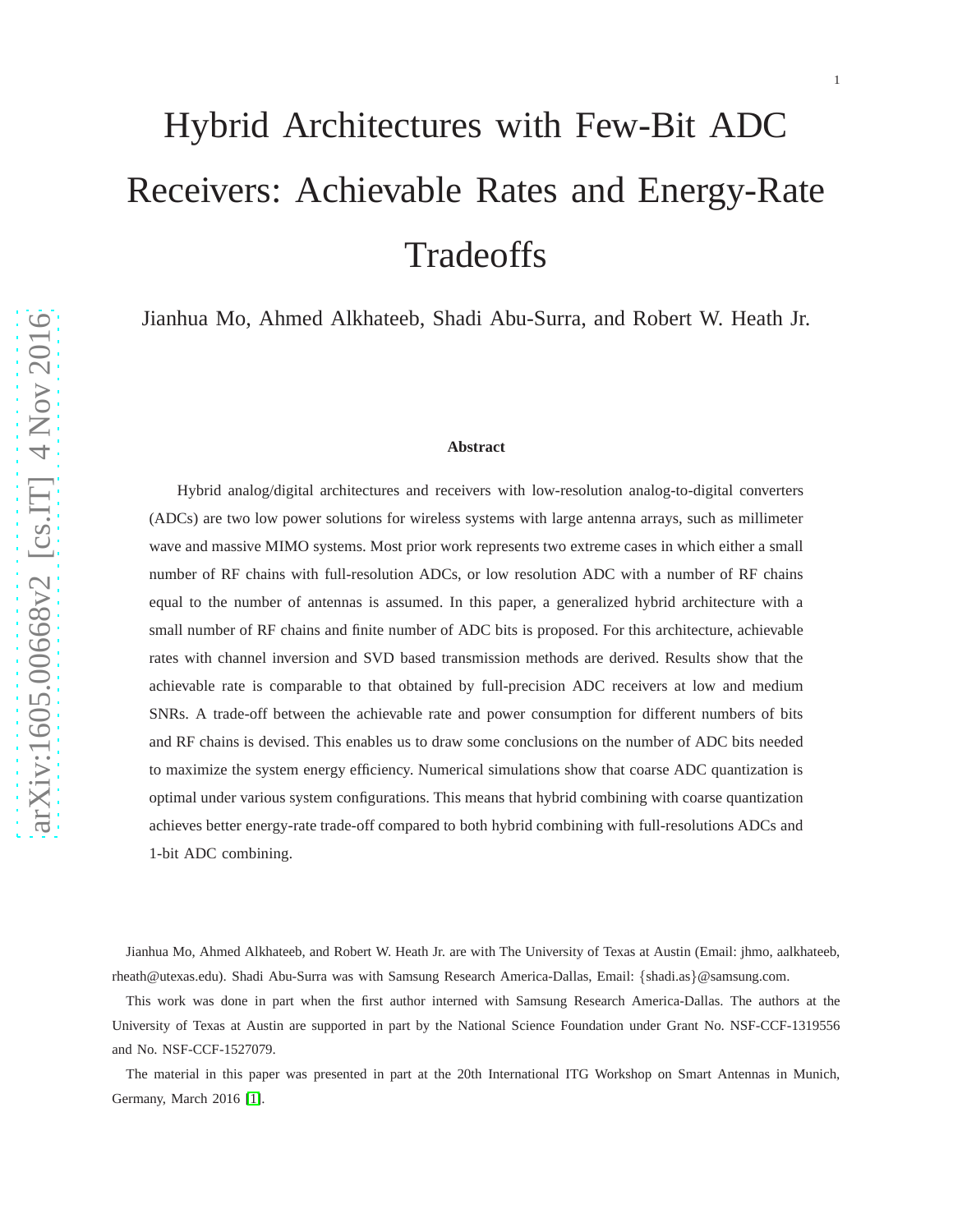# I. INTRODUCTION

Massive multiple-input multiple-output (MIMO) is a key feature of next-generation wireless systems. At low-frequencies, massive MIMO supports many users simultaneously and achieves large sum-rates with relatively simple multi-user processing [\[2\]](#page-26-1)–[\[4\]](#page-26-2). At mmWave frequencies, the large antenna arrays, deployed at both the base station and mobile users, guarantee sufficient received signal power [\[5\]](#page-26-3)–[\[10\]](#page-27-0). This allows signal transmission with ultra high data rates thanks to large bandwidths available at the mmWave frequency band [\[3\]](#page-26-4), [\[6\]](#page-26-5), [\[11\]](#page-27-1). Unfortunately, the high hardware cost and power consumption of mixed-signal components makes a fully-digital transmission solution, that allocates an RF chain per antenna, difficult to realize in practice [\[12\]](#page-27-2), [\[13\]](#page-27-3). To overcome this challenge, new architectures that relax the requirement of associating an RF chain per antenna are being developed [\[14\]](#page-27-4). Hybrid analog/digital architectures [\[15\]](#page-27-5), [\[16\]](#page-27-6), and 1-bit ADC receivers [\[17\]](#page-27-7) are two potential solutions. Those two solutions, though, represent two extreme cases in terms of the number of bits and RF chains. In this paper, we explore a generalization of these two architectures, where finite resolution ADCs are used with hybrid combining.

# *A. Related work*

Hybrid analog/digital architectures divide the precoding/combining processing between analog and digital domains. They have been proposed for both mmWave and low-frequency massive MIMO systems [\[15\]](#page-27-5), [\[18\]](#page-27-8)–[\[26\]](#page-27-9). Hybrid architectures employ many fewer radio frequency (RF) chains than the number of antennas, relying on RF beamforming that is normally implemented using networks of phase shifters [\[15\]](#page-27-5), [\[18\]](#page-27-8), [\[19\]](#page-27-10). Hybrid precoding for diversity and multiplexing gain was investigated in [\[18\]](#page-27-8), and for interference management in [\[19\]](#page-27-10), considering general MIMO systems. These solutions, however, did not make use of the special large MIMO characteristics in the design. For mmWave massive MIMO systems, the sparse nature of the channels was exploited to design low-complexity hybrid precoding algorithms [\[15\]](#page-27-5), assuming perfect channel knowledge at the transmitter. Extensions to the case when only partial channel knowledge is required was considered in [\[20\]](#page-27-11), [\[21\]](#page-27-12). Hybrid precoding algorithms that do not rely on channel sparsity were proposed in [\[22\]](#page-27-13), [\[23\]](#page-27-14), with the aim of maximizing the system spectral efficiency. Hybrid precoding was also shown to achieve performance near that of the fully-digital solutions in low-frequency massive MIMO systems when the number of RF chains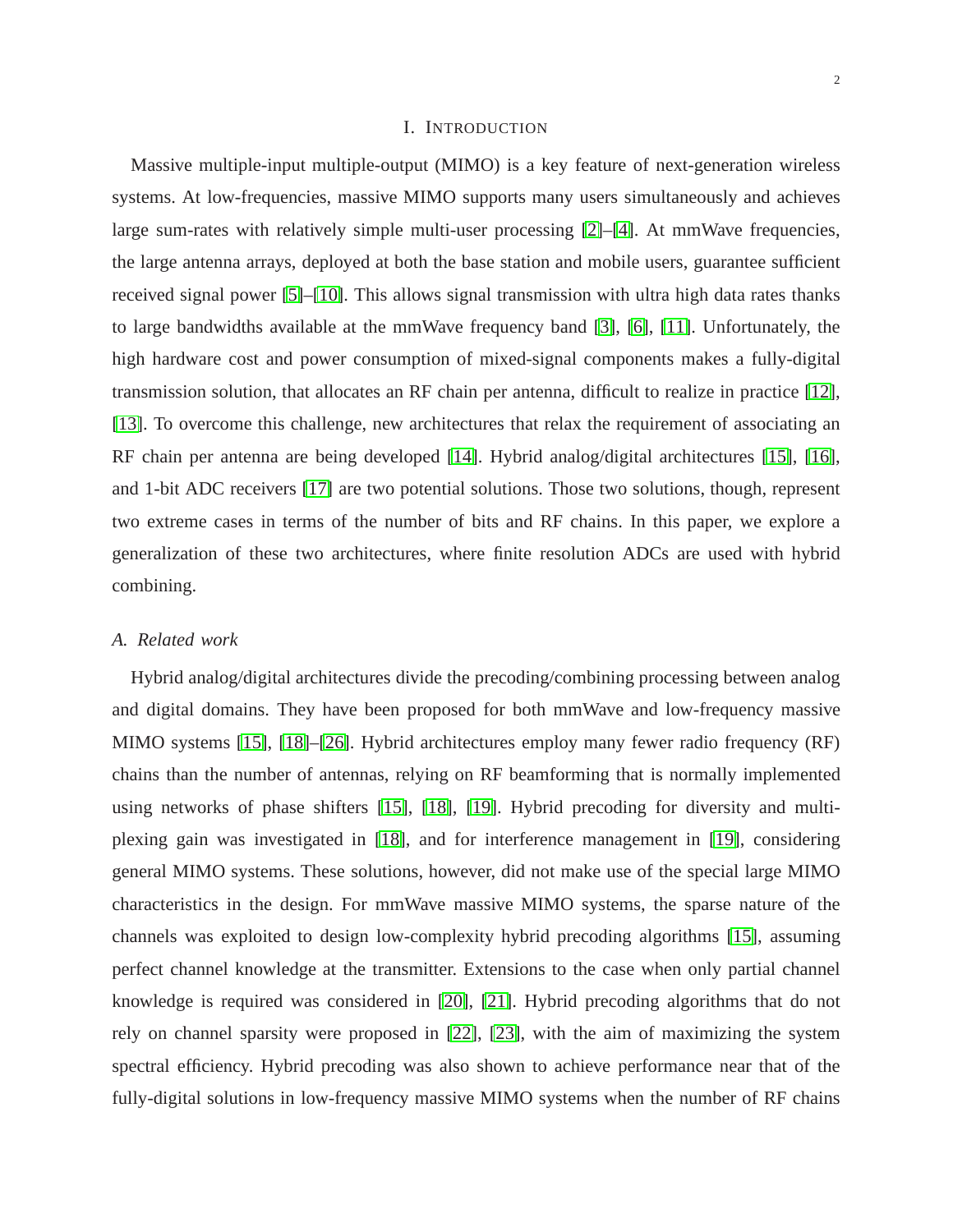is large enough compared to the number of users [\[24\]](#page-27-15)–[\[26\]](#page-27-9). A common limitation of the hybrid architectures adopted in [\[15\]](#page-27-5), [\[18\]](#page-27-8), [\[20\]](#page-27-11)–[\[27\]](#page-27-16) is the assumption that the receive RF chains include high-resolution analog-to-digital converters (ADCs), which consume high power, especially at mmWave [\[12\]](#page-27-2). Another limitation is the extra power consumption of the analog phase shifters, which can have high impact on the energy efficiency of the hybrid combiner. Compared to the conventional fully-digital receiver, the power saved by reducing the number of RF chains in hybrid receiver may be offset by the additional power consumed by the phase shifters.

An alternative to high resolution ADCs is to live with ultra low resolution ADCs (1-4 bits), which reduces power since ADC power grows exponentially with resolution [\[28\]](#page-27-17), [\[29\]](#page-27-18). In [\[17\]](#page-27-7), [\[30\]](#page-28-0)–[\[38\]](#page-28-1), receiver architectures where the received signal at each antenna is directly quantized by low resolution ADCs without any analog combining is considered. At present, the exact capacity of quantized MIMO channel is unknown, except for special cases like the multiple-input singleoutput (MISO) and single-input multiple-output (SIMO) channels in the low or high SNR regime [\[17\]](#page-27-7), [\[30\]](#page-28-0), [\[39\]](#page-28-2). Transmitting independent QAM signals [\[30\]](#page-28-0) or Gaussian signals [\[32\]](#page-28-3), [\[35\]](#page-28-4), [\[36\]](#page-28-5) from each antenna nearly achieves the capacity at low SNR, but is not optimal at high SNR. The case with CSIT was studied in our previous work [\[17\]](#page-27-7), [\[40\]](#page-28-6) where two methods were proposed to design the input constellation and precoder to maximize the channel capacity. It was shown that the proposed methods achieve much larger rate than QAM signaling, especially at high SNR. There is also interest in using 1-bit ADCs for the massive MIMO receiver where a large number of ADCs are needed [\[37\]](#page-28-7), [\[38\]](#page-28-1), [\[41\]](#page-28-8), [\[42\]](#page-28-9). The achievable rate of the multiuser uplink massive MIMO channel with 1-bit ADCs was analyzed in [\[38\]](#page-28-1), [\[42\]](#page-28-9). Symbol detection algorithms in a similar setup were proposed in [\[37\]](#page-28-7), [\[41\]](#page-28-8). The architecture in [\[17\]](#page-27-7), [\[30\]](#page-28-0)–[\[37\]](#page-28-7), [\[39\]](#page-28-2)–[\[44\]](#page-28-10), though, assume that the number of RF chains is equal to the number of antennas, which means that the hardware cost may be high, and no gain is made from possible beamforming processing in the RF domain.

## *B. Contribution*

In this paper, we propose a generalized hybrid architecture with few-bit ADC receivers and draw important conclusions about its energy-rate trade-off. The hybrid architecture and 1-bit ADC receiver architecture studied in the past represent two extreme points in terms of the number of ADC bits and RF chains. In prior work, the hybrid architecture employs a small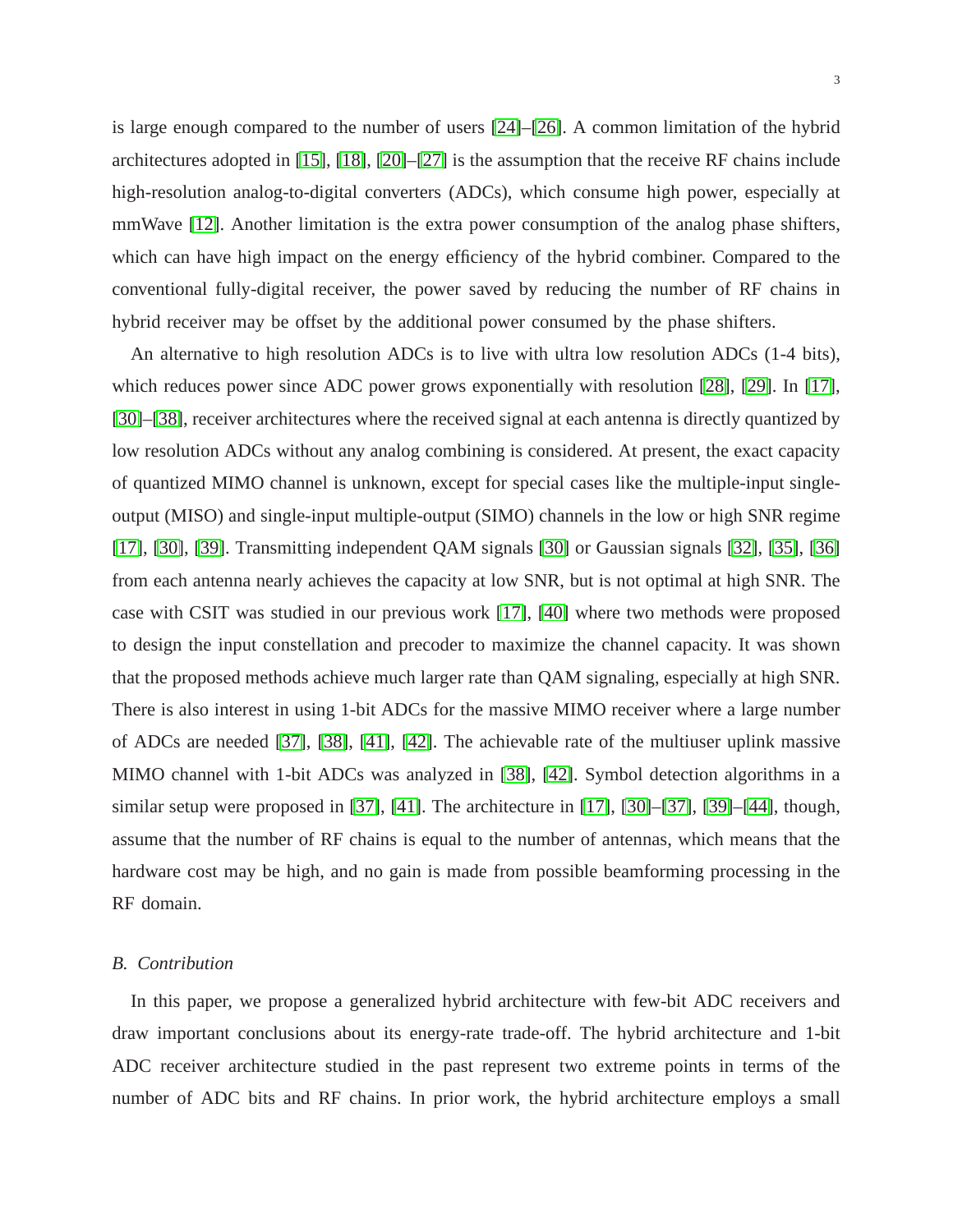number of RF chains but with high resolution ADCs, while the 1-bit ADC receivers assume that the number of RF chains equals the number of antennas. The contributions of this paper are summarized as follows.

- For the transceiver architecture with hybrid precoding/combining and low resolution ADCs, we propose two transmission methods and derive their achievable rates in closed forms. For the channel inversion based method, the inter-stream interference is canceled before quantization and hence the channel can be separated into several parallel SISO channels. For the SVD based method, the additive quantization noise model is used to derive a lower bound of the achievable rate by assuming Gaussian input distribution. We also derive an upper bound of the channel capacity for one-bit quantization. The bound is achieved by the proposed two transmission methods under certain conditions. In simulations, we show that the proposed architecture with few-bit ADCs can achieve a performance comparable to that obtained with fully-digital or hybrid architecture with infinite-bit ADC receiver in the low-to-medium SNR range, which is of a special importance for mmWave communications.
- We characterize the trade-off between the achievable rate and power consumption in the proposed hybrid architecture with few-bit ADC receivers. This allows us to make important conclusions about the energy efficiency of the considered hybrid architecture for different numbers of bits. This also enables us to explore the performance of the considered architecture compared with the fully-digital transceiver and the conventional hybrid architecture with full-resolution ADCs. Using numerical results and adopting a power consumption model from recent research [\[12\]](#page-27-2), [\[45\]](#page-28-11), we draw insights into the optimal number of quantization bits from an energy efficiency perspective. A key finding is that coarse quantization (4-5 bits) normally achieves the maximum energy efficiency. The reason is that very low quantization (1-2 bits) suffers from a severe rate loss, while high quantization (7-8 bits) has high power consumption. Hence, both of the two regimes result in very low energy efficiency.

In conclusion, this paper draws a complete picture about the generalized hybrid architectures with few-bit ADC receivers by analyzing both their achievable spectral efficiency and their energy-rate trade-off.

*Notation* : *a* is a scalar, a is a vector and **A** is a matrix.  $tr(A)$ ,  $A^*$  and  $||A||_F$  represents the trace, conjugate transpose and Frobenius norm of a matrix A, respectively. I stands for an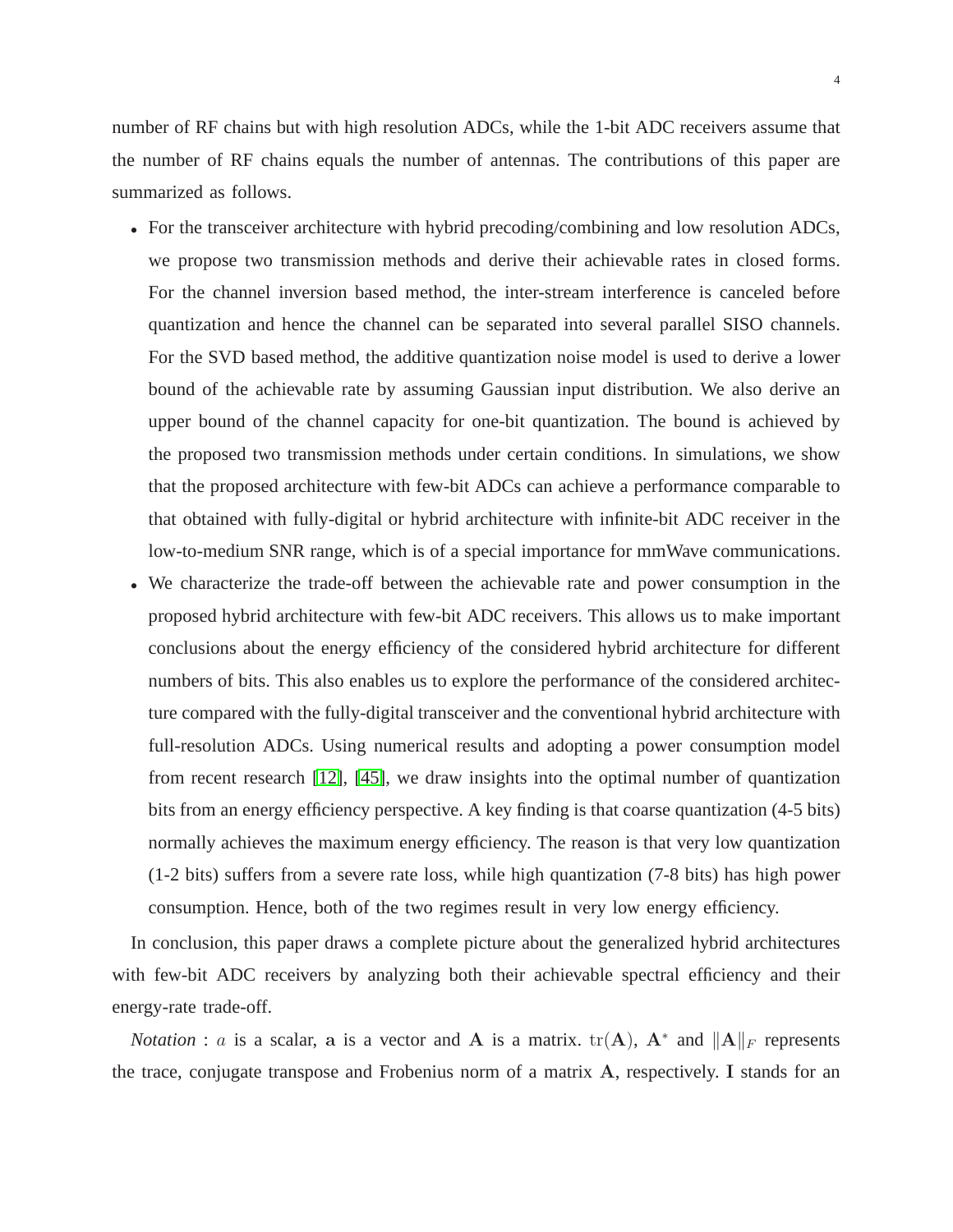<span id="page-4-0"></span>

Fig. 1: A MIMO system with hybrid precoding and few-bit ADCs. The transmitter (receiver) has  $N_t(N_r)$  antennas and  $N_{\text{RF}}^t(N_{\text{RF}}^r)$  RF chains. the transmitter has full-precision DACs while the receiver has only few-bit low resolution ADCs.

<span id="page-4-1"></span>identity matrix.  $I(a; b)$  represents the mutual information between a and b.  $\angle(a)$  is the phase of the complex number a.

#### II. SYSTEM MODEL

We propose a MIMO architecture that combines hybrid analog/digital precoding and combining with few-bit ADCs, as shown in Fig. [1.](#page-4-0) The transmitter and receiver are equipped with  $N_t$  and  $N_r$  antennas, respectively. The transmitter is assumed to have  $N_{RF}^t$  RF chains with fullprecision digital-to-analog converters (DACs), while the receiver employs  $N_{\text{RF}}^{\text{r}}$  RF chains with few-bit (1-4 bits) ADCs. Further, the number of antennas and RF chains are assumed to satisfy  $(N_{\text{RF}}^{\text{t}} \leq N_{\text{t}}, N_{\text{RF}}^{\text{r}} \leq N_{\text{r}})$ . The transmitter and receiver communicate via  $N_{\text{s}}$  data streams, with  $N_{\rm s} \leq \min\left(N_{\rm RF}^{\rm t},N_{\rm RF}^{\rm r}\right).$ 

Compared to the fully-digital architecture where the receiver has  $N_r$  pairs of high resolution ADCs, the proposed receiver architecture contains only  $N_{\text{RF}}^{\text{r}}$  pairs of few-bit ADCs, which greatly reduces both the hardware cost and power consumption. Note that the transmitter has high-resolution digital-to-analog converters (DACs) in our model. Analyzing a hybrid transceiver architecture with both low resolution ADCs and DACs is left for future work.

In this paper, we denote  $F_{RF} \in \mathbb{C}^{N_t \times N_{RF}^t}$  as the frequency band analog precoder and  $F_{BB} \in$  $\mathbb{C}^{N_{\rm RF}^{\rm t} \times N_{\rm s}}$  as the baseband digital precoder. Assuming a narrowband channel and perfect synchro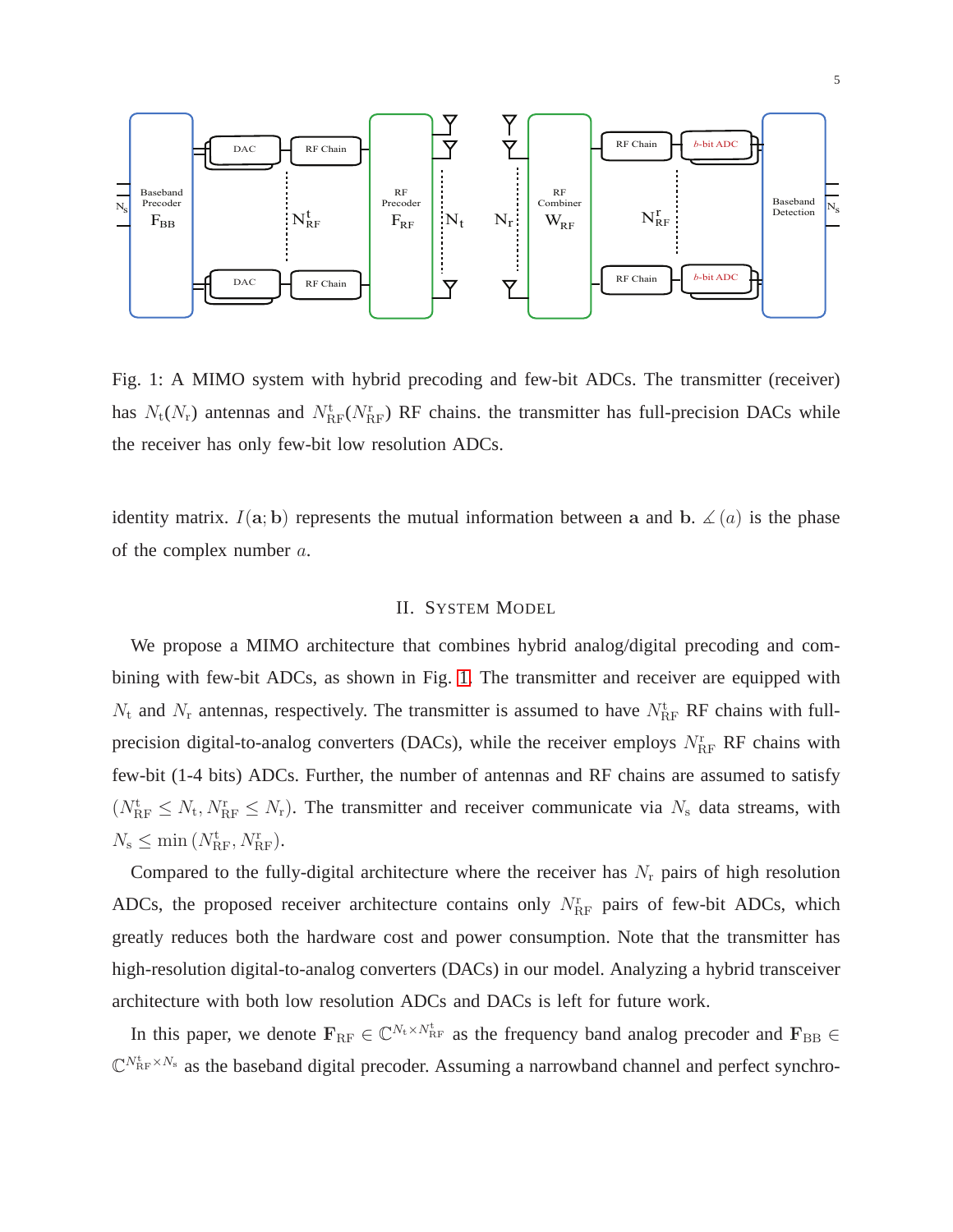nization, the complex baseband signal prior to combining can be written as

$$
y = HF_{RF}F_{BB}s + n,\t\t(1)
$$

where s is the digital baseband signal with the covariance  $\mathbb{E}[\mathbf{s}^*] = \frac{P_t}{N_s} \mathbf{I}$  where  $P_t$  is the transmission power,  $\mathbf{n} \sim \mathcal{CN}(0, \sigma_N^2 \mathbf{I})$  is the white Gaussian noise with variance  $\sigma_N^2$ .

After the analog combining, quantization and digital combining, the received signal is

$$
\mathbf{v} = \mathbf{W}_{\text{BB}}^* \mathcal{Q} \left( \mathbf{W}_{\text{RF}}^* \mathbf{H} \mathbf{F}_{\text{RF}} \mathbf{F}_{\text{BB}} \mathbf{s} + \mathbf{W}_{\text{RF}}^* \mathbf{n} \right), \tag{2}
$$

where  $\mathbf{W}_{\text{BB}} \in \mathbb{C}^{N_{\text{RF}}^r \times N_{\text{RF}}^r}$  is the baseband combiner,  $\mathbf{W}_{\text{RF}} \in \mathbb{C}^{N_{\text{r}} \times N_{\text{RF}}^r}$  is the analog combiner, and Q() is a scalar quantization function which applies component-wise and separately to the real and imaginary parts.

Since this paper focuses on capacity analysis and the choice of baseband combiner  $W_{BB}$  does not affect the channel capacity as long as  $W_{BB}$  is invertible, we ignore the baseband combiner in this paper. Further, we assume perfect channel knowledge at the transmitter and receiver. Developing efficient channel estimation techniques for the proposed transceiver architecture is an interesting problem for future work. These techniques may leverage the previously designed channel estimation algorithms for hybrid architectures [\[21\]](#page-27-12), [\[46\]](#page-28-12) and MIMO systems with lowresolution ADCs [\[47\]](#page-28-13). We denote the signal without digital combining as

$$
\mathbf{r} = \mathcal{Q}\left(\mathbf{W}_{\text{RF}}^* \mathbf{H} \mathbf{F}_{\text{RF}} \mathbf{F}_{\text{BB}} \mathbf{s} + \mathbf{W}_{\text{RF}}^* \mathbf{n}\right),\tag{3}
$$

where the effective noise  $\tilde{n} \triangleq W_{RF}^*n$  has covariance  $W_{RF}^*W_{RF}$ .

With known CSI at the transmitter, the capacity of this channel is

$$
C = \max_{\substack{\mathbf{F}_{\text{BB}}, \mathbf{F}_{\text{RF}}, \mathbf{W}_{\text{RF}}, \\ p(\mathbf{s}), \mathcal{Q}(t)}} I(\mathbf{s}; \mathbf{r} | \mathbf{H})
$$
(4)

$$
= \max_{\mathbf{F}_{\text{BB}, \mathbf{F}_{\text{RF}}, \mathbf{W}_{\text{RF}}}} \int_{\mathbf{s}} \sum_{\mathbf{r}} p(\mathbf{s}) \text{Pr}(\mathbf{r}|\mathbf{s}; \mathbf{H}) \log_2 \frac{\text{Pr}(\mathbf{r}|\mathbf{s}, \mathbf{H})}{\text{Pr}(\mathbf{r})} d\mathbf{s}
$$
(5)

where  $p(s)$  represents the probability distribution of s,  $Pr(r|s; H)$  is the transition probability between s and r given H, and  $Pr(r) = \int_s p(s) Pr(r|s, H) ds$ . Note that the maximization is also over the quantization function  $Q()$ , for example, thresholds of the ADCs [\[39\]](#page-28-2), [\[48\]](#page-28-14). If the simple uniform quantization is assumed, then the stepsize  $\Delta$  is the only parameter in quantization function  $Q()$ .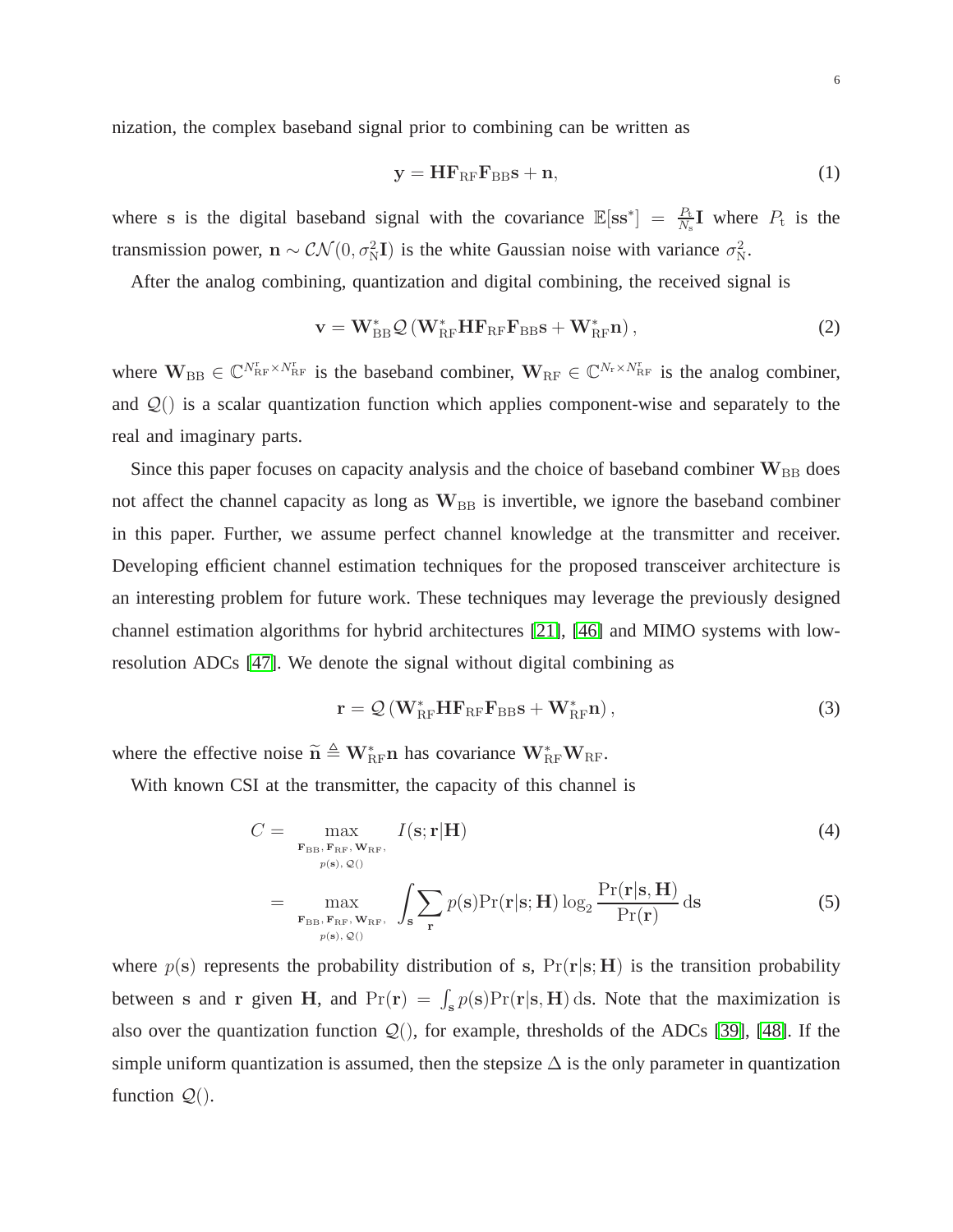# III. PROBLEM FORMULATION

Since analog precoding (combining) is implemented by analog phase shifters, the entries of  $F_{RF}$  (W<sub>RF</sub>) are limited to have same norm. The optimization problem is to maximize the mutual information between s and r as follows.

P1: 
$$
\max_{\mathbf{F}_{\text{BB}}, \mathbf{F}_{\text{RF}}, \mathbf{W}_{\text{RF}}}, I(\mathbf{s}; \mathbf{r} | \mathbf{H})
$$
(6)

$$
\text{s.t.} \quad \left| [\mathbf{F}_{\text{RF}}]_{mn} \right| = \frac{1}{\sqrt{N_{\text{t}}}}, \quad \forall m, n,
$$
\n<sup>(7)</sup>

<span id="page-6-2"></span><span id="page-6-1"></span>
$$
\left|[\mathbf{W}_{\mathrm{RF}}]_{mn}\right| = \frac{1}{\sqrt{N_{\mathrm{r}}}}, \quad \forall m, n,
$$
\n(8)

<span id="page-6-0"></span>
$$
\|\mathbf{F}_{\rm RF}\mathbf{F}_{\rm BB}\|_F^2 = N_{\rm s},\tag{9}
$$

where [\(9\)](#page-6-0) is due to the transmission power constraint, i.e.,  $\mathbb{E}[\|\mathbf{F}_{RF}\mathbf{F}_{BB}\mathbf{s}\|^2] = P_t$ .

It is very non-trivial to solve the problem P1. First, it is hard to optimize the mutual information over so many parameters simultaneously. Second, the quantization function  $\mathcal{Q}$ ) is nonlinear and also related to the input distribution  $p(s)$  and renders it difficult to analyze the mutual information. Third, the equality constraints in [\(7\)](#page-6-1) and [\(8\)](#page-6-2) is non-convex and hard to deal with.

Throughout the paper, the analog precoder  $F_{RF}$  is assumed to satisfy  $F_{RF}^*F_{RF} = I$ . Under this assumption, the coupled power constraint [\(9\)](#page-6-0) involving the digital and analog precoding become a simple constraint on the digital precoder  $F_{BB}$ . The similar assumption also appeared in [\[22\]](#page-27-13) where the digital and analog precoders are designed separately. In addition, we also assume that  $W_{\text{RF}}^{*}W_{\text{RF}} = I$  and therefore the effective noise is still white Gaussian noise. This assumption simplifies the computation of mutual information and a similar idea appeared in [\[49\]](#page-28-15). Further,  $\mathbf{F}_{\text{RF}}^* \mathbf{F}_{\text{RF}}$  and  $\mathbf{W}_{\text{RF}}^* \mathbf{W}_{\text{RF}}$  are approximately to be identity matrices when  $N_t$  and  $N_r$  is large. To sum up, we assume both the analog precoder and combininer are semi-unitary matrices.

Consequently, the optimization problem P1 is reformulated as

P2: 
$$
\max_{\mathbf{F}_{\text{BB}}, \mathbf{F}_{\text{RF}}, \mathbf{W}_{\text{RF}}, \mathbf{F}_{\text{RF}} \atop p(\mathbf{s}), \mathcal{Q}(1)} I(\mathbf{s}; \mathbf{r} | \mathbf{H})
$$
(10)

$$
\text{s.t.} \quad \left| [\mathbf{F}_{\text{RF}}]_{mn} \right| = \frac{1}{\sqrt{N_{\text{t}}}}, \quad \forall m, n,
$$
\n
$$
(11)
$$

$$
\left|[\mathbf{W}_{\mathrm{RF}}]_{mn}\right| = \frac{1}{\sqrt{N_{\mathrm{r}}}}, \quad \forall m, n,
$$
\n(12)

<span id="page-6-3"></span>
$$
\mathbf{F}_{\rm RF}^* \mathbf{F}_{\rm RF} = \mathbf{I}, \quad \mathbf{W}_{\rm RF}^* \mathbf{W}_{\rm RF} = \mathbf{I}, \tag{13}
$$

$$
\left\|\mathbf{F}_{\mathrm{BB}}\right\|_{F}^{2} \leq N_{\mathrm{s}}.\tag{14}
$$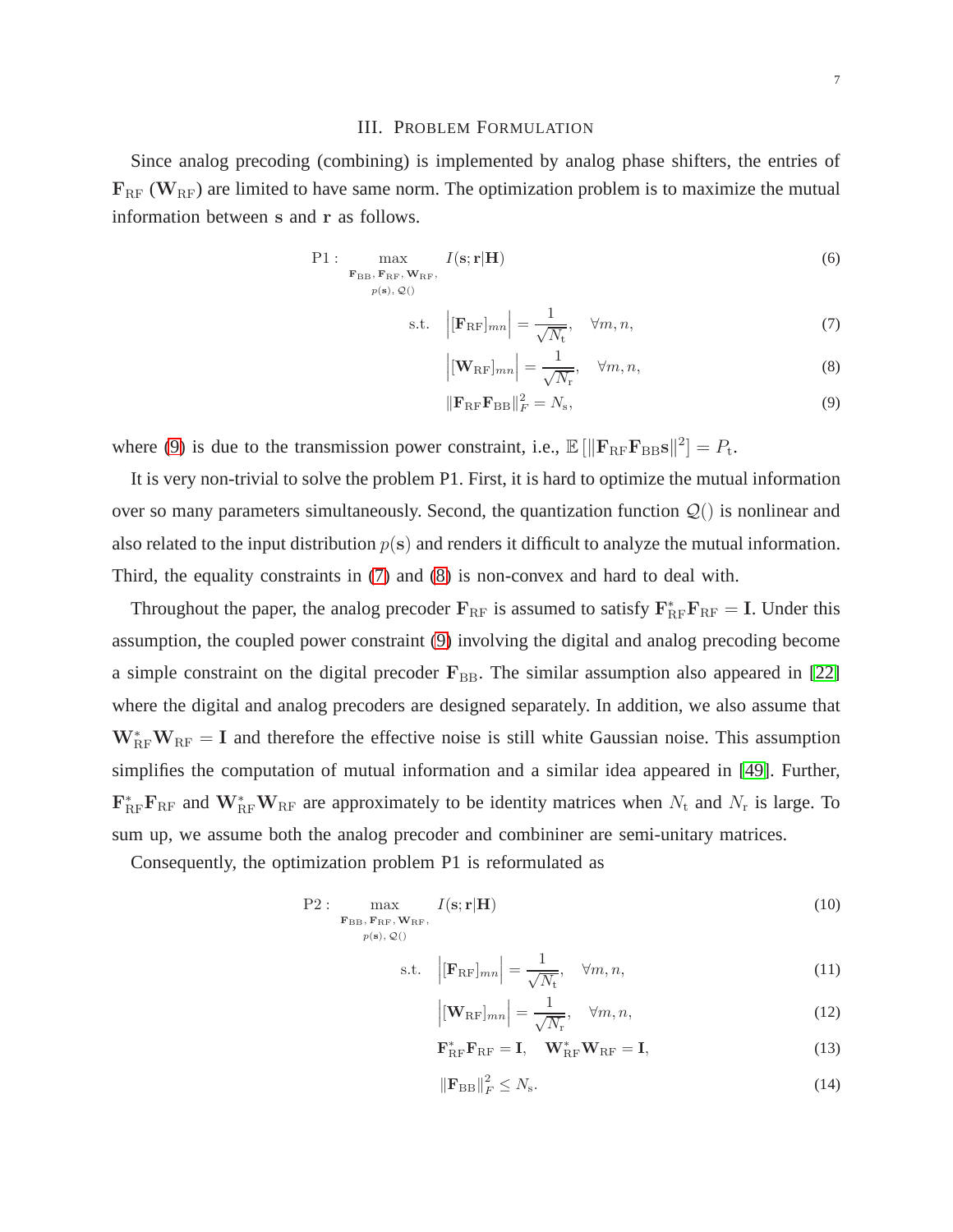## IV. UPPER BOUND OF THE ACHIEVABLE RATE

In this section, we provide upper bounds of the achievable rate for one-bit quantization. The upper bounds are used as benchmarks for evaluating our proposed transmission methods. For multi-bit quantization, the upper bounds are unknown and left for future work.

<span id="page-7-2"></span>**Proposition 1.** *An upper bound on the achievable rate with hybrid precoding and one-bit quantization is*

$$
R^{\text{1bit,ub}} = 2N_{\text{RF}}^{\text{r}} \left( 1 - \mathcal{H}_{\text{b}} \left( Q \left( \sqrt{\frac{\rho v_1^2}{N_{\text{RF}}^{\text{r}}} } \right) \right) \right),\tag{15}
$$

*where*  $\mathcal{H}_b(x) = -x \log_2 x - (1-x) \log_2(1-x)$  *is the binary entropy function,*  $Q(\cdot)$  *is tail probability of the standard normal distribution,*  $\rho \triangleq \frac{P_t}{\sigma^2}$  $\frac{P_{\rm t}}{\sigma_{\rm N}^2}$  is the SNR and  $\nu_1$  is the maximum singular value of the effective channel matrix  $\mathbf{G} \triangleq \mathbf{W}_{\text{RF}}^* \mathbf{H} \mathbf{F}_{\text{RF}}$ .

*Proof:* Please see the appendix.

The upper bound is achieved when the effective channel G is full rank and has  $N_{\text{RF}}^{\text{r}}$  identical singular values, or equivalently,  $GG^* = \nu_1^2 I$ .

At low SNR, this upper bound is approximated as

$$
R^{\text{1bit,ub}} = \frac{2}{\pi} \frac{\rho \nu_1^2}{\ln 2} + o(\rho),\tag{16}
$$

following the facts  $Q(t) = \frac{1}{2} - \frac{1}{\sqrt{2}}$  $\frac{1}{2\pi}t + o(t^2)$  and  $\mathcal{H}_b(\frac{1}{2} + t) = 1 - \frac{2}{\ln 2}t^2 + o(t^2)$ . Therefore the bound increases linearly with the power at low SNR. But at high SNR, the upper bound converges to  $2N_{\text{RF}}^{\text{r}}$  bps/Hz, which is due to the finite number of quantization output bits.

Note that the upper bound given in [\(15\)](#page-7-0) is related to the choice of analog precoding  $W_{RF}$  and  $F_{RF}$ . Next, we give another bound, which is looser but independent of the analog precoding.

**Corollary 1.** *An upper bound of the achievable rate with hybrid precoding and one-bit quantization is*

$$
\widetilde{R}^{\text{1bit,ub}} = 2N_{\text{RF}}^{\text{r}} \left( 1 - \mathcal{H}_{\text{b}} \left( Q \left( \sqrt{\frac{\rho \sigma_1^2}{N_{\text{RF}}^{\text{r}}} } \right) \right) \right),\tag{17}
$$

<span id="page-7-3"></span><span id="page-7-1"></span><span id="page-7-0"></span> $\mathcal{L}_{\mathcal{A}}$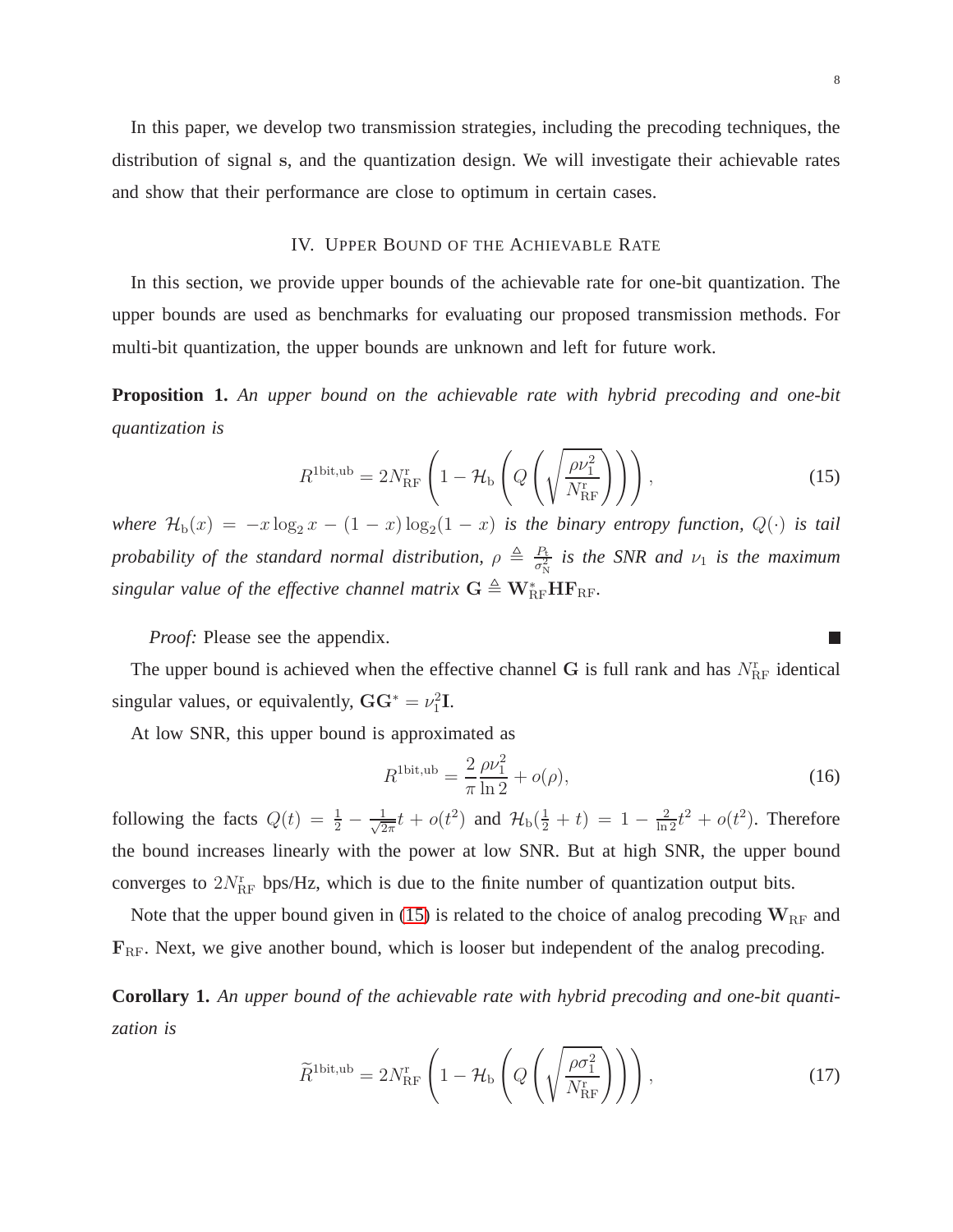*where*  $\sigma_1$  *is the maximum singular value of* **H**.

*Proof:* Under the constraint  $W_{RF}^*W_{RF} = I$  and  $F_{RF}^*F_{RF} = I$ , it is proved that  $\nu_1^2 \le \sigma_1^2$  in [\[50,](#page-28-16) Theorem 2.2]. Therefore, we have

$$
R^{\text{1bit,ub}} \leq 2N_{\text{RF}}^{\text{r}} \left(1 - \mathcal{H}_{\text{b}}\left(Q\left(\sqrt{\frac{\rho \sigma_1^2}{N_{\text{RF}}^{\text{r}}}}\right)\right)\right) \triangleq \widetilde{R}^{\text{1bit,ub}}.\tag{18}
$$

This completes the proof of Corollary 1.

**Remark 1.** *For a channel with infinite-bit ADCs, a simple upper bound of the capacity is*  $N_{\rm RF}^{\rm r}\log_2\left(1+\frac{\rho\nu_{1}^2}{N_{\rm RF}^{\rm r}}\right)$ , which is achieved when the effective channel G has same singular values. *Compared to* [\(15\)](#page-7-0) *and* [\(17\)](#page-7-1)*, the bound for infinite-bit ADCs increases to infinity as the power increases to infinity.*

## V. ACHIEVABLE RATE WITH CHANNEL INVERSION BASED TRANSMISSION

In this section, we propose channel inversion based transmission. In this transmission method, there is no interference among data streams at the receiver and each stream is quantized separately. Therefore, the exact achievable rate of this method can be found in closed-form.

# *A. Channel Inversion Based Precoding Algorithm*

For digital precoding design, we propose to use channel inversion precoding assuming that  $N_{\text{RF}}^{\text{t}} \geq N_{\text{RF}}^{\text{r}} = N_{\text{s}}$ . The digital precoder is

<span id="page-8-0"></span>
$$
\mathbf{F}_{\rm BB} = \sqrt{\frac{N_{\rm s}}{\beta}} \mathbf{G}^* \left(\mathbf{G} \mathbf{G}^*\right)^{-1} \tag{19}
$$

where

$$
\beta = \text{tr}\left\{ \mathbf{G}^* \left( \mathbf{G} \mathbf{G}^* \right)^{-2} \mathbf{G} \mathbf{F}_{\text{RF}}^* \mathbf{F}_{\text{RF}} \right\}
$$
(20)

such that the power constraint [\(9\)](#page-6-0) is satisfied. As it is assumed that  $F_{RF}^*F_{RF} = I$ ,  $\beta$  is simplified to be

$$
\beta = \text{tr}\left\{ \left(\mathbf{G}\mathbf{G}^*\right)^{-1} \right\}.
$$
\n(21)

m.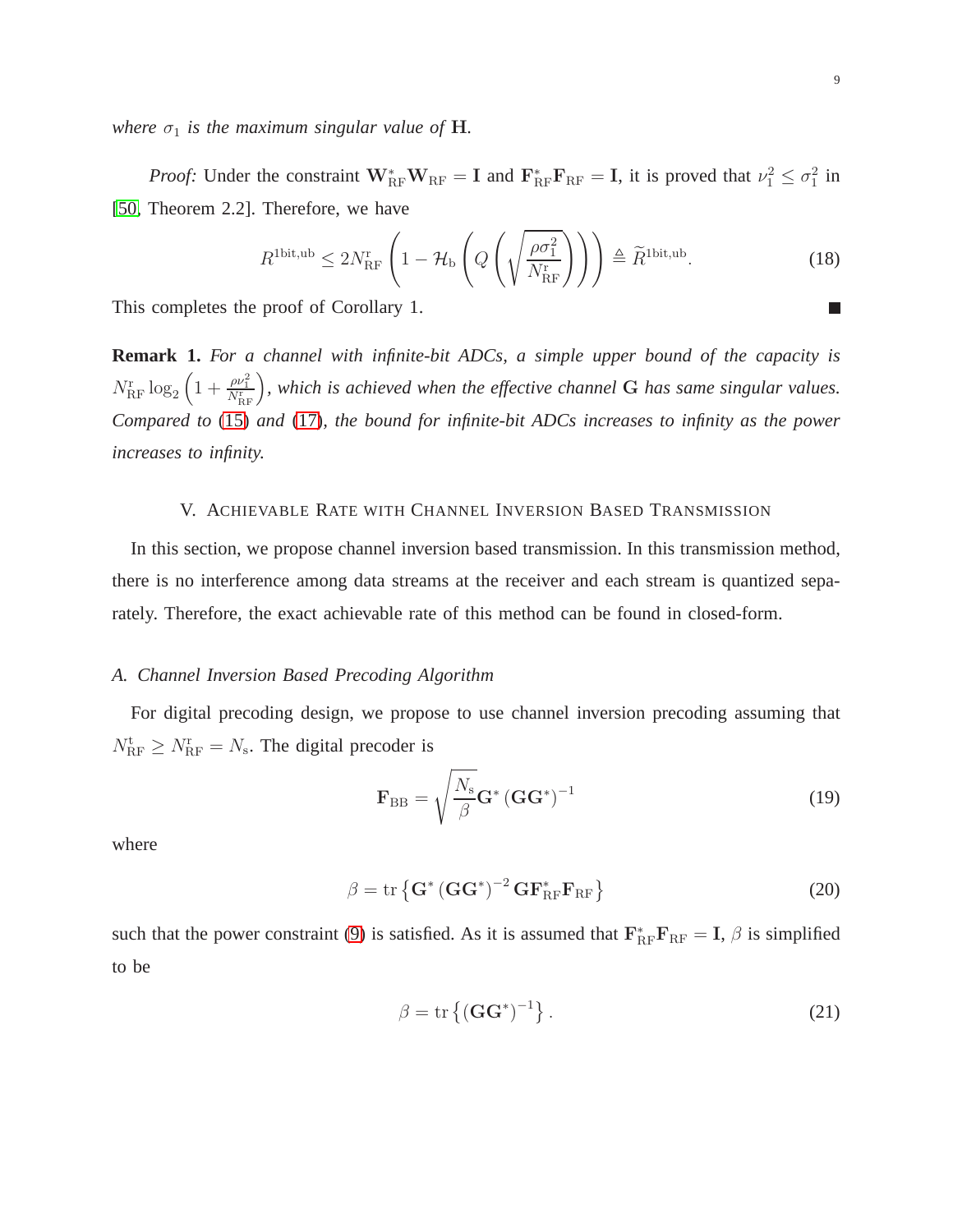Since there is no interference among streams because of channel inversion precoding, each stream of data can be detected separately. The received signal is

$$
\mathbf{r} = \mathcal{Q}\left(\mathbf{W}_{\text{RF}}^{*} \mathbf{H} \mathbf{F}_{\text{RF}} \mathbf{F}_{\text{BB}} \mathbf{s} + \mathbf{W}_{\text{RF}}^{*} \mathbf{n}\right)
$$
(22)

$$
= \mathcal{Q}\left(\sqrt{\frac{N_{\mathrm{s}}}{\mathrm{tr}\left\{\left(\mathbf{G}\mathbf{G}^*\right)^{-1}\right\}}}\mathbf{s} + \mathbf{W}_{\mathrm{RF}}^*\mathbf{n}\right).
$$
 (23)

The channel is converted to  $2N<sub>s</sub>$  parallel sub channels, each of which is a quantized real-valued single-input single-output (SISO) channel. The SNR of each sub-channel is given by

<span id="page-9-0"></span>
$$
SNR_{CI} = \frac{\rho}{\text{tr}\left\{ \left(\mathbf{G}\mathbf{G}^*\right)^{-1} \right\}},\tag{24}
$$

where  $\rho \triangleq \frac{P_t}{\sigma^2}$  $\frac{P_{\text{t}}}{\sigma_{\text{N}}^2}$ .

Maximizing the SNR is equivalent to maximizing the following term

$$
\eta\left(\mathbf{G}\right) \triangleq \left(\text{tr}\left\{\left(\mathbf{G}\mathbf{G}^*\right)^{-1}\right\}\right)^{-1} \tag{25}
$$

$$
= \left(\frac{1}{\nu_1^2} + \frac{1}{\nu_2^2} + \dots + \frac{1}{\nu_{N_s}^2}\right)^{-1},\tag{26}
$$

where  $\nu_1, \nu_2, \dots, \nu_{N_s}$  are the singular values of the effective channel G in descending order. Therefore,  $W_{RF}$  and  $F_{RF}$  should be chosen to maximize the harmonic mean of the squared singular values of G, or equivalently the harmonic mean of the eigenvalues of  $GG^*$ .

To maximize  $\eta(G)$ , the optimal choice of  $W_{RF}$  and  $F_{RF}$  are the singular vectors associated with the largest  $N_s$  singular values of H [\[51\]](#page-28-17). Although such choice satisfies the semi-unitary constraints [\(13\)](#page-6-3), the norm constraints [\(7\)](#page-6-1)-[\(8\)](#page-6-2) are violated.

In this paper, we use alternating projection algorithm [\[52\]](#page-29-0) to find an approximate solution satisfying both the constant-norm and semi-unitary constraints. The algorithm is summarized in Algorithm [1.](#page-10-0) In steps 2a)-2b), the semi-unitary matrices  $\widehat{W}_{RF}$  and  $\widehat{F}_{RF}$  are projected to the sets of matrices satisfying the norm constraints [\(7\)](#page-6-1)-[\(8\)](#page-6-2), resulting in the solutions  $\widetilde{W}_{RF}$  and  $\widetilde{F}_{RF}$  respectively. Each element of  $\widetilde{W}_{\rm RF}\left(\widetilde{\mathrm{F}}_{\rm RF}\right)$  has the same phase of the corresponding element in  $\widehat{W}_{\rm RF}$  $(\widehat{F}_{RF})$  but normalized amplitude. In steps 2c)-2d),  $\widetilde{W}_{RF}$  and  $\widetilde{F}_{RF}$  are projected back to the sets of semi-unitary matrices. The projection process continues until  $\left\| \widehat{\mathbf{F}}_{\rm RF}^{(k)}{-}\widetilde{\mathbf{F}}_{\rm RF}^{(k)} \right\|$  $\frac{ \left. \hat{\mathbf{F}}_{\rm RF}^{(k)} - \widetilde{\mathbf{F}}_{\rm RF}^{(k)} \right|_F }{ \sqrt{N_{\rm RF}^{\rm t}}} \left( \frac{ \left\| \widehat{\mathbf{W}}_{\rm RF}^{(k)} - \widetilde{\mathbf{W}}_{\rm RF}^{(k)} \right\|_F }{ \sqrt{N_{\rm RF}^{\rm t}}} \right)$  $\frac{ \frac{k}{\kappa \mathrm{F}} - \widetilde{\mathbf{W}}_\mathrm{RF}^{(k)} \Big\|_F }{ \sqrt{N_\mathrm{RF}^\mathrm{r}} } \bigg) \mathrm{\;i} \mathrm{\mathbf{\mathbf{\mathbf{\mathbf{S}}}}}$ smaller than a specified threshold  $\epsilon$ . The convergence of the alternating projection algorithm is discussed in details in [\[52\]](#page-29-0). In Fig. [2,](#page-11-0) we show a typical convergence behaviour when the transmitter is assumed to have 64 antennas and 8 RF chains, while the receiver employs 8 antennas and 4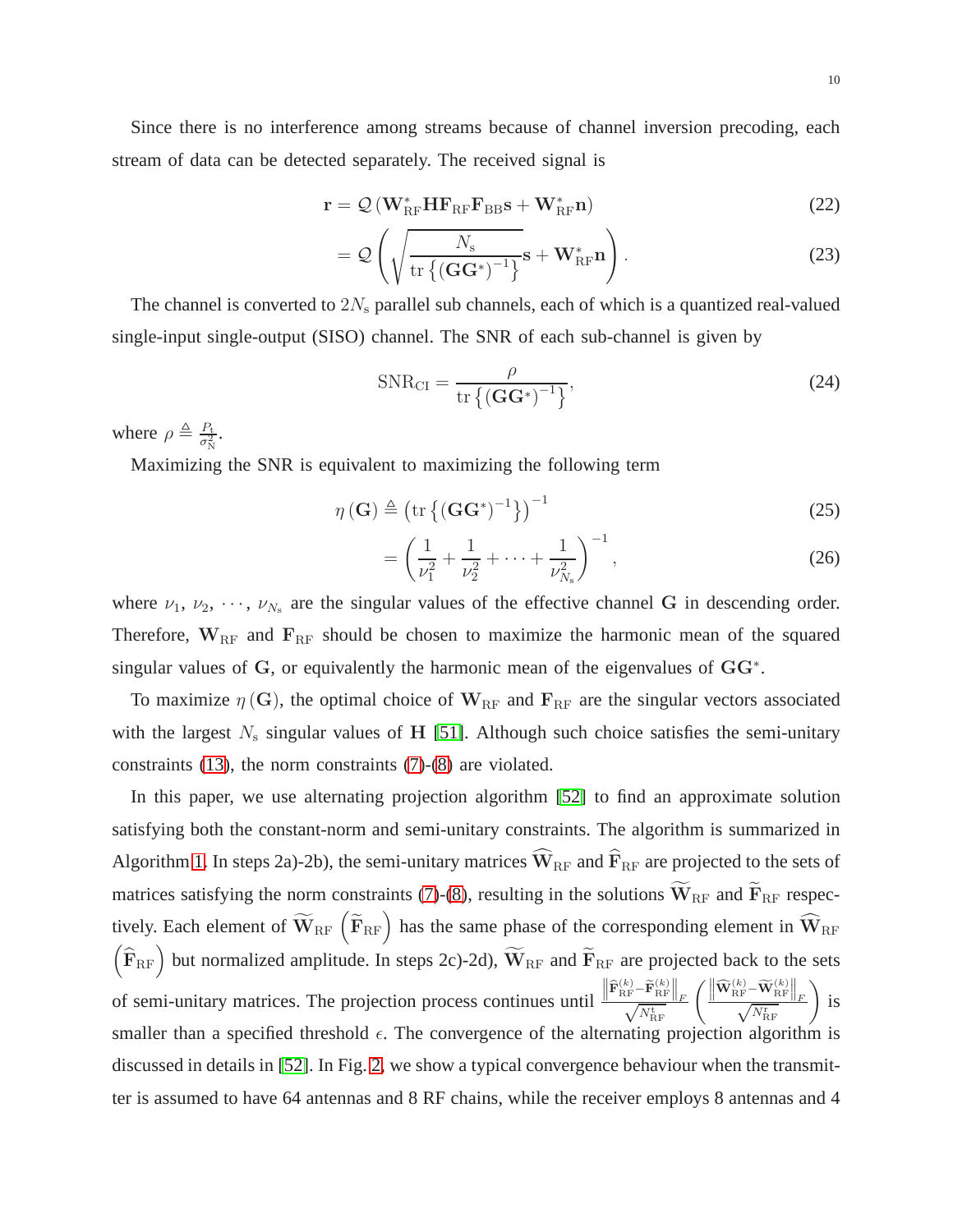- <span id="page-10-0"></span>1) Initialize  $\widehat{W}_{RF}^{(0)} = U$  and  $\widehat{F}_{RF}^{(0)} = V$  where  $H = U\Sigma V^*$  is the singular value decomposition of H. Set  $k = 1$  and  $\epsilon = 10^{-5}$ .
- 2) Alternating projection method

a) 
$$
\begin{aligned}\n\left[\widetilde{\mathbf{W}}_{\text{RF}}^{(k)}\right]_{mn} &= \frac{1}{\sqrt{N_{\text{r}}}} \exp\left(j\measuredangle\left(\left[\widehat{\mathbf{W}}_{\text{RF}}^{(k-1)}\right]_{mn}\right)\right), \forall m, n, \\
b) \left[\widetilde{\mathbf{F}}_{\text{RF}}^{(k)}\right]_{mn} &= \frac{1}{\sqrt{N_{\text{t}}}} \exp\left(j\measuredangle\left(\left[\widehat{\mathbf{F}}_{\text{RF}}^{(k-1)}\right]_{mn}\right)\right), \forall m, n, \\
c) \widehat{\mathbf{W}}_{\text{RF}}^{(k)} &= \widetilde{\mathbf{W}}_{\text{RF}}^{(k)} \left(\left(\widetilde{\mathbf{W}}_{\text{RF}}^{(k)}\right)^{*} \widetilde{\mathbf{W}}_{\text{RF}}^{(k)}\right)^{-\frac{1}{2}}, \\
d) \widehat{\mathbf{F}}_{\text{RF}}^{(k)} &= \widetilde{\mathbf{F}}_{\text{RF}}^{(k)} \left(\left(\widetilde{\mathbf{F}}_{\text{RF}}^{(k)}\right)^{*} \widetilde{\mathbf{F}}_{\text{RF}}^{(k)}\right)^{-\frac{1}{2}}, \\
e) \text{ If the normalized distance } \frac{\left\|\widehat{\mathbf{W}}_{\text{RF}}^{(k)} - \widetilde{\mathbf{W}}_{\text{RF}}^{(k)}\right\|_{F}}{\sqrt{N_{\text{RF}}^{\text{r}}}} < \epsilon \text{ and } \frac{\left\|\widehat{\mathbf{F}}_{\text{RF}}^{(k)} - \widetilde{\mathbf{F}}_{\text{RF}}^{(k)}\right\|_{F}}{\sqrt{N_{\text{RF}}^{\text{r}}}} < \epsilon, \text{ return } \widehat{\mathbf{W}}_{\text{RF}}^{(k)} \text{ and } \widehat{\mathbf{F}}_{\text{RF}}^{(k)}; \\
\text{else, } k = k + 1 \text{ and go back to step (a)}. \n\end{aligned}
$$

RF chains. Therefore,  $\mathbf{F}_{\text{RF}} \in \mathbb{C}^{64 \times 8}$  and  $\mathbf{W}_{\text{RF}} \in \mathbb{C}^{8 \times 4}$ . Note that  $\left\| \widetilde{\mathbf{F}}_{\text{RF}} \right\|$ 2  $\frac{2}{F} = \left\| \widehat{\mathbf{F}}_{\rm RF} \right\|,$ 2  $_{F} = N_{\text{RF}}^{\text{t}}$  and  $\left\Vert \widetilde{\mathbf{W}}_{\text{RF}}\right\Vert$ 2  $\frac{2}{F} = \left\| \widehat{\mathbf{W}}_{\rm RF} \right\|,$ 2  $\sum_F^2 = N_{\text{RF}}^{\text{r}}$ . So the distance is normalized by  $\sqrt{N_{\text{RF}}^{\text{t}}}$  and  $\sqrt{N_{\text{RF}}^{\text{r}}}$ , respectively. It is seen the algorithm converges very fast, within less than 100 iterations, to a normalized distance of less than  $10^{-5}$ .

Another choice for designing analog precoder is to assume that  $F_{RF}$  and  $W_{RF}$  consist of columns from the DFT matrices [\[1\]](#page-26-0). This is inspired by the virtual channel representation [\[53\]](#page-29-1). Note that the DFT matrix has constant-norm entries and orthogonal columns, therefore the norm and semi-unitary constraints of analog precoder are both satisfied. However, searching the best combination of columns has higher complexity than the alternating projection method when the number of antennas is large.

#### *B. Rate Analysis with One-Bit Quantization*

In this subsection, we focus on the special case of one-bit quantization and derive the gap between the achievable rate and the upper bound given in Proposition [1.](#page-7-2)

If one-bit ADCs are used at the receiver, the capacity of each real-valued SISO sub-channel is achieved by binary antipodal signaling and is given by [\[39\]](#page-28-2)

$$
1 - \mathcal{H}_{\rm b}\left(Q\left(\sqrt{\rm SNR_{CI}}\right)\right). \tag{27}
$$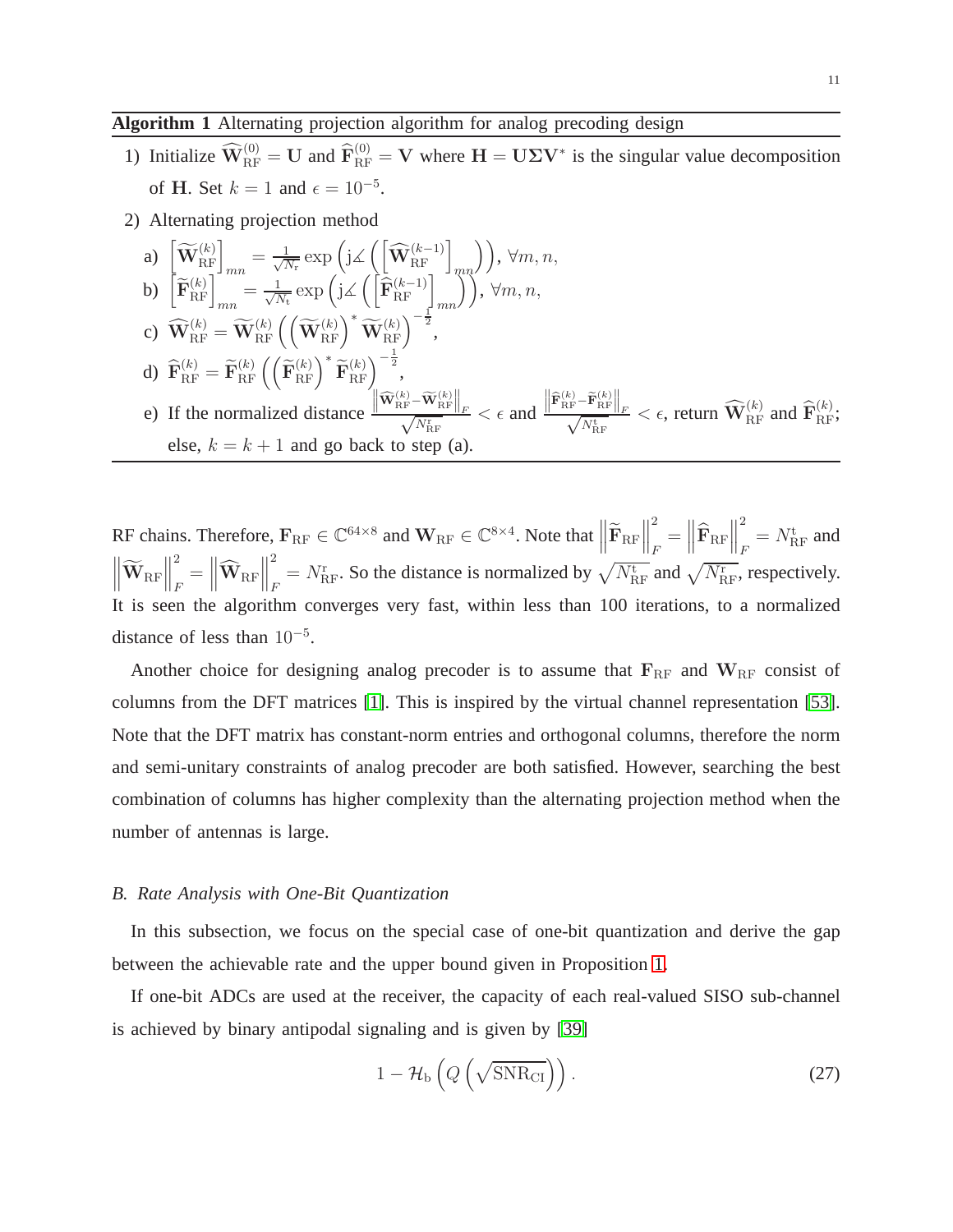<span id="page-11-0"></span>

Fig. 2: This figure shows a typical convergence behaviour of the alternating projection method. The normalized error decreases exponentially with the iteration number k. In the figure,  $F_{RF} \in$  $\mathbb{C}^{64\times 8}$  and  $\mathbf{W}_{\text{RF}} \in \mathbb{C}^{8\times 4}$ . Note that the floor of the normalized distance around  $10^{-15}$  is due to the precision limitation of our computer. By default, MATLAB uses 16 digits of precision.

The total sum rate therefore is

$$
R_{\rm CI}^{\rm 1bit} = 2N_{\rm s} \left( 1 - \mathcal{H}_{\rm b} \left( Q \left( \sqrt{\rm SNR_{\rm CI}} \right) \right) \right). \tag{28}
$$

Next, noting that

$$
\left(\frac{1}{\nu_1^2} + \frac{1}{\nu_2^2} + \dots + \frac{1}{\nu_{N_s}^2}\right)^{-1} \ge \frac{\nu_{N_s}^2}{N_s},\tag{29}
$$

a lower bound of the SNR of the proposed precoding design is

<span id="page-11-3"></span><span id="page-11-2"></span><span id="page-11-1"></span>
$$
\text{SNR}_{\text{CI}} \ge \frac{\rho \nu_{N_{\text{s}}}}{N_{\text{s}}} \triangleq \text{SNR}_{\text{lb}}.\tag{30}
$$

Based on the SNR lower bound in [\(30\)](#page-11-1), a lower bound of the achievable rate is

$$
R_{\rm CI}^{\rm 1bit,lb} = 2N_{\rm s} \left( 1 - \mathcal{H}_{\rm b} \left( Q \left( \sqrt{\frac{\rho \nu_{N_{\rm s}}^2}{N_{\rm s}}} \right) \right) \right) \tag{31}
$$

$$
=2N_{\rm s}\left(1-\mathcal{H}_{\rm b}\left(Q\left(\sqrt{\frac{\rho\nu_1^2}{N_{\rm s}}\frac{\nu_{N_{\rm s}}^2}{\nu_1^2}}\right)\right)\right).
$$
(32)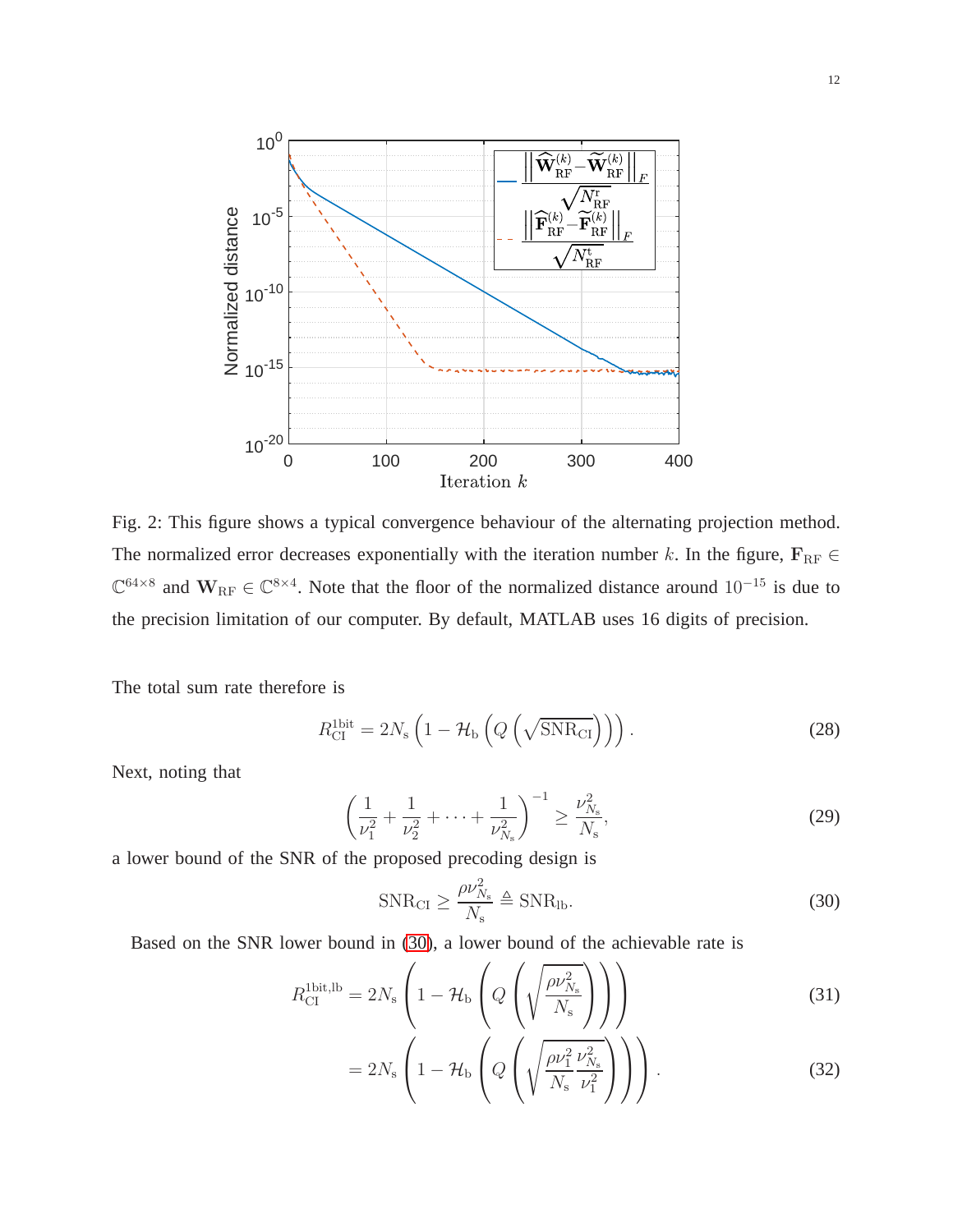Comparing [\(32\)](#page-11-2) and [\(15\)](#page-7-0), we find that the power gap between  $R^{\text{1bit,ub}}$  and  $R^{\text{1bit,lb}}_{\text{CI}}$  is 10  $\log_{10} \frac{\nu_1^2}{\nu_{N_s}^2}$ dB. Therefore, we conclude that compared to optimal digital precoding (which is unknown), the power loss of the channel inversion precoding is at most  $10 \log_{10} \frac{\nu_1^2}{\nu_{N_s}^2}$  dB. It also implies that for a well-conditioned effective channel, the power loss is small.

Furthermore, if there is only one RF chain at the receiver, i.e.,  $N_{\text{RF}}^{\text{r}} = N_{\text{s}} = 1$ , the achievable rate in [\(28\)](#page-11-3) and the upper bound in [\(15\)](#page-7-0) are exactly same and it implies that the channel capacity is achieved by the proposed transmission method.

At last, if there are more RF chains at the receiver than that at the transmitter, i.e.,  $N_{\text{RF}}^{\text{r}} > N_{\text{RF}}^{\text{t}}$ , then only  $N_{RF}^t$  (or less than  $N_{RF}^t$ ) out of  $N_{RF}^r$  receive RF chains are used, otherwise  $GG^*$  in [\(19\)](#page-8-0) does not have the inverse. The power consumption also decreases by turning off some receive RF chains.

# *C. Rate Analysis with Few-Bit Quantization*

For a real-valued SISO channel with b-bit quantizer, a benchmark design was proposed in [\[39\]](#page-28-2) where input signal are equiprobable, equispaced  $2<sup>b</sup>$ -PAM (pulse amplitude modulated), and quantizer thresholds are chosen to be the mid-points of the input mass point locations. Although this combination of input and quantization is suboptimal, it is shown in [\[39\]](#page-28-2) to be close to the optimum which is obtained by high-complexity iterative algorithm. In addition, this combination is actually optimal for one-bit quantization. Therefore, in the proposed method, we assume the simple  $2^{2b}$ -QAM signaling at the transmitter and uniform quantization at the receiver.

The channel inversion based transmission, including the analog and digital precoding design, signaling and quantization, is summarized in Transmission Method [2.](#page-13-0)

We next show an example of two-bit quantization. The derivation with multi-bit quantization is similar. The set of input signals is  $S = \left(-\frac{3\Delta}{2}\right)$  $\frac{\Delta}{2}, -\frac{\Delta}{2}$  $\frac{\Delta}{2}, \frac{\Delta}{2}$  $\frac{\Delta}{2}, \frac{3\Delta}{2}$  $\frac{\Delta}{2}$  where  $\Delta$  is the stepsize. The transition probability matrix is

$$
\Pr(r|s) = \begin{bmatrix} \Phi(\frac{\Delta}{2\xi}) & \Phi(\frac{3\Delta}{2\xi}) - \Phi(\frac{\Delta}{2\xi}) & \Phi(\frac{5\Delta}{2\xi}) - \Phi(\frac{3\Delta}{2\xi}) & 1 - \Phi(\frac{5\Delta}{2\xi}) & s = -\frac{3\Delta}{2} \\ \Phi(\frac{-\Delta}{2\xi}) & \Phi(\frac{\Delta}{2\xi}) - \Phi(\frac{-\Delta}{2\xi}) & \Phi(\frac{3\Delta}{2\xi}) - \Phi(\frac{\Delta}{2\xi}) & 1 - \Phi(\frac{3\Delta}{2\xi}) & s = -\frac{\Delta}{2} \\ \Phi(\frac{-3\Delta}{2\xi}) & \Phi(\frac{-\Delta}{2\xi}) - \Phi(\frac{-3\Delta}{2\xi}) & \Phi(\frac{\Delta}{2\xi}) - \Phi(\frac{-\Delta}{2\xi}) & 1 - \Phi(\frac{\Delta}{2\xi}) & s = \frac{\Delta}{2} \\ \Phi(\frac{-5\Delta}{2\xi}) & \Phi(\frac{-3\Delta}{2\xi}) - \Phi(\frac{-5\Delta}{2\xi}) & \Phi(\frac{-\Delta}{2\xi}) - \Phi(\frac{-3\Delta}{2\xi}) & 1 - \Phi(\frac{-\Delta}{2\xi}) \end{bmatrix} \begin{array}{l} s = -\frac{3\Delta}{2} \\ s = \frac{\Delta}{2} \end{array} \tag{33}
$$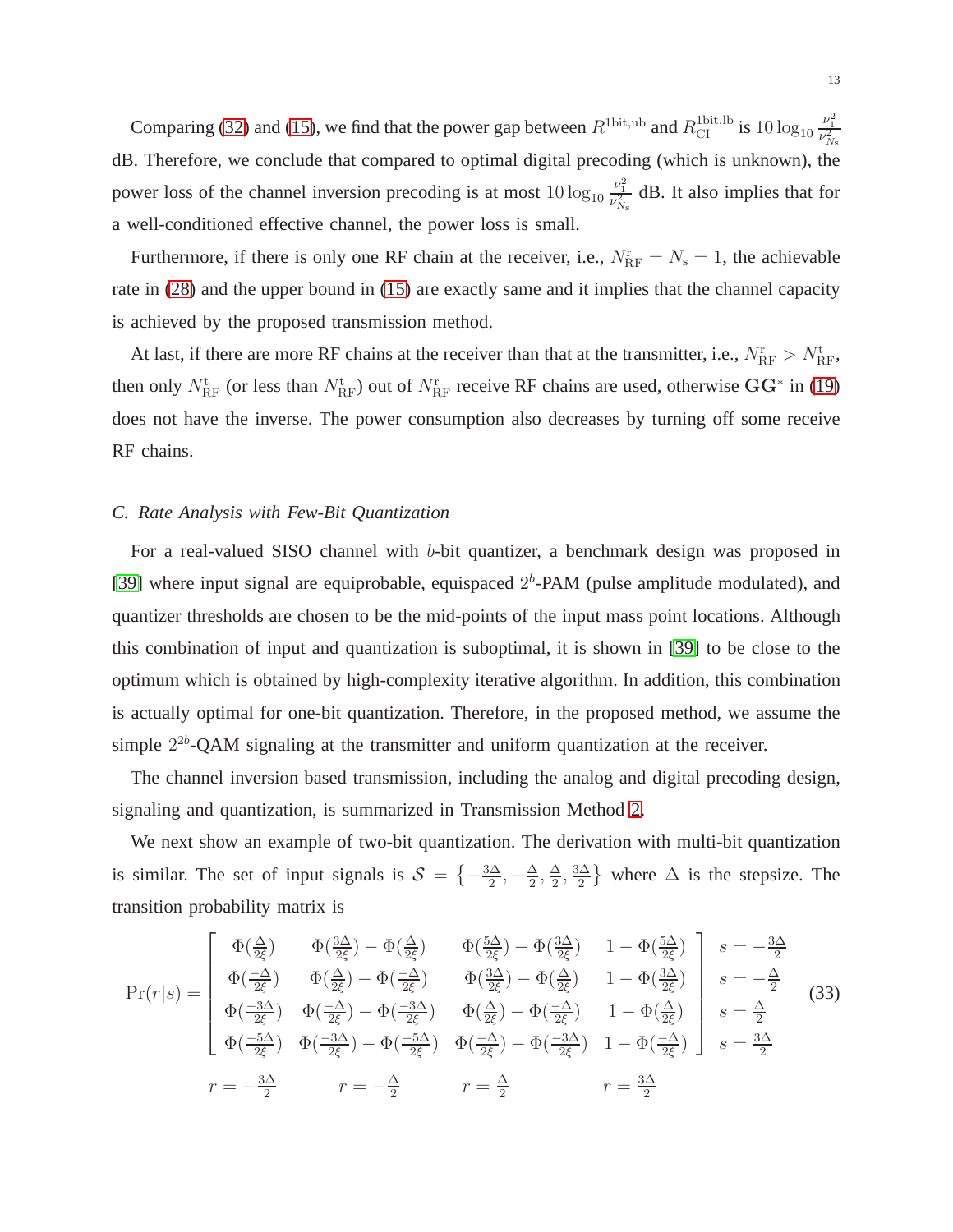- <span id="page-13-0"></span>1) **Analog precoding design**: Find the approximate solution  $\overline{W}_{RF}$  and  $\overline{F}_{RF}$  by the alternating projection shown in Algorithm [1.](#page-10-0)
- 2) **Digital precoding design**:
	- a) Compute the effective channel  $\overline{G} \triangleq \overline{W}_{RF}^* H \overline{F}_{RF}$ .
	- b) Set the digital precoder  $\mathbf{F}_\text{BB}$  as

$$
\mathbf{F}_\mathrm{BB} = \sqrt{\frac{N_\mathrm{s}}{\mathrm{tr}\left\{\left(\overline{\mathbf{G}}\, \overline{\mathbf{G}}^*\right)^{-1}\right\}}}\overline{\mathbf{G}}^*\left(\overline{\mathbf{G}}\, \overline{\mathbf{G}}^*\right)^{-1}.
$$

- 3) **Signaling**: s is chosen to be  $2^{2b}$ -QAM symbols.
- 4) **Quantization**: Uniform quantization.

where  $\xi^2$  denotes the noise variance and  $\Phi(\cdot)$  is the cumulative distribution function of the standard normal distribution. The transition probability matrix of higher resolution ADCs could be obtained similarly.

The SNR of each sub-channel must be equal to the value given in [\(24\)](#page-9-0). Therefore,

$$
\frac{1}{2^{b+1}} \left( \Delta^2 + (3\Delta)^2 + \dots + \left( \left( 2^b - 1 \right) \Delta \right)^2 \right) / \xi^2 = \text{SNR}_{\text{CI}} \tag{34}
$$

$$
\frac{1}{2^{b+1}}\frac{1}{3}2^{b-1}(2^{2b}-1)\frac{\Delta^2}{\xi^2} = \text{SNR}_{\text{CI}}\tag{35}
$$

<span id="page-13-2"></span><span id="page-13-1"></span>
$$
\frac{\Delta}{\xi} = \sqrt{\frac{12 \text{ SNR}_{\text{CI}}}{2^{2b} - 1}}
$$
\n(36)

where [\(35\)](#page-13-1) is from the fact that  $1^2 + 3^2 + \cdots + (2n - 1)^2 = \frac{1}{3}$  $\frac{1}{3}n(4n^2-1).$ 

The achievable rate can therefore be computed as

$$
R_{\rm CI}^{\rm b\,bit} = 2N_{\rm s} \sum_{s} \sum_{r} \Pr(s) \Pr(r|s) \log \frac{\Pr(r|s)}{\Pr(r)} \tag{37}
$$

$$
= 2N_s \sum_{s} \sum_{r} \Pr(s) \Pr(r|s) \log \frac{\Pr(r|s)}{\sum_{s'} \Pr(s') \Pr(r|s')} \tag{38}
$$

$$
\stackrel{(a)}{\leq} 2N_s \sum_{s} \sum_{r} \frac{1}{2^b} \Pr(r|s) \log \frac{\Pr(r|s)}{\frac{1}{2^b} \sum_{s'} \Pr(r|s')} \tag{39}
$$

$$
=2N_s\left(b+\frac{1}{2^b}\sum_s\sum_r\Pr(r|s)\log\frac{\Pr(r|s)}{\sum_{s'}\Pr(r|s')}\right),\tag{40}
$$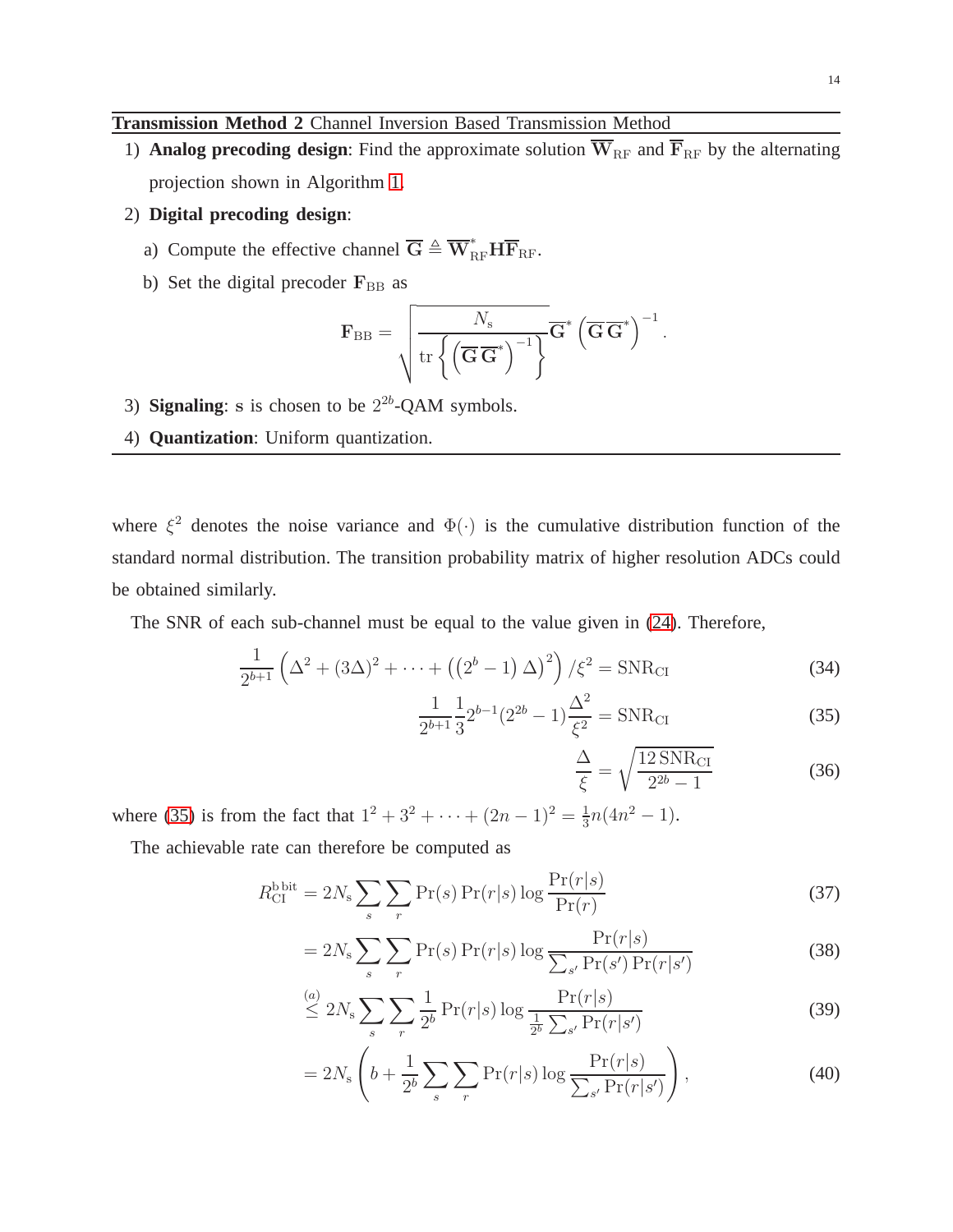where (a) follow from that the equal transmission probability  $Pr(s) = \frac{1}{2^b}$ . The achievable rate in [\(40\)](#page-13-2) is complicated and does not provide us with enough intuition. A simple lower bound of [\(40\)](#page-13-2) can be found by Fano's inequality [\[54,](#page-29-2) Section 2.10]. The conditional entropy is upper bounded by

$$
\mathcal{H}_{\mathrm{b}}(s|r) \leq \mathcal{H}_{\mathrm{b}}(P_e) + P_e \log(|\mathcal{S}| - 1),\tag{41}
$$

where  $P_e$  is the error probability. Hence, the mutual information between s and r is

$$
I(s;r) = \mathcal{H}_{b}(s) - \mathcal{H}_{b}(s|r)
$$
\n(42)

<span id="page-14-0"></span>
$$
\geq b - \mathcal{H}_b(P_e) - P_e \log \left(2^b - 1\right). \tag{43}
$$

A lower bound of the sum rate of  $2N_s$  sub-channels therefore is

$$
R_{\rm CI}^{\rm b\,bit,lb} = 2N_{\rm s} \left( b - \mathcal{H}_{\rm b}(P_e) - P_e \log \left( 2^b - 1 \right) \right),\tag{44}
$$

where the error probability  $P_e$  for  $2^b$ -PAM signaling is [\[55\]](#page-29-3)

$$
P_e = 2\left(1 - \frac{1}{2^b}\right)Q\left(\frac{\Delta}{2\xi}\right)
$$
\n(45)

$$
=2\left(1-\frac{1}{2^b}\right)Q\left(\sqrt{\frac{3\,\text{SNR}_{\text{CI}}}{2^{2b}-1}}\right).
$$
\n(46)

From [\(44\)](#page-14-0), we find that the as  $SNR_{CI}$  increases,  $P_e$  decreases to zero and  $R_{CI}^{b\,bit,lb}$  converges to  $2N_s b$  bps/Hz. In addition, note that for the one-bit case,  $P_e = Q\left(\sqrt{SNR_{CI}}\right)$  and therefore [\(44\)](#page-14-0) degrades to [\(28\)](#page-11-3).

## VI. ACHIEVABLE RATE WITH SINGULAR VALUE DECOMPOSITION BASED TRANSMISSION

The channel inversion precoding generally works well at high SNR and has poor performance at low SNR. In the second transmission method, we use the singular value decomposition (SVD) digital precoding. Since the interference between each steams can not be completely eliminated before quantization as in the channel inversion case, the exact achievable rate is unknown. We therefore choose to apply the additive quantization noise model (AQNM) [\[32\]](#page-28-3), [\[35\]](#page-28-4), [\[56\]](#page-29-4), which is accurate enough at low SNR, to find a lower bound of the achievable rate.

Applying the additive quantization noise model, the equivalent channel is

$$
\mathbf{r} = (1 - \eta_b) \left( \mathbf{G} \mathbf{F}_{\mathrm{BB}} \mathbf{s} + \mathbf{W}_{\mathrm{RF}}^* \mathbf{n} \right) + \mathbf{n}_{\mathrm{Q}},\tag{47}
$$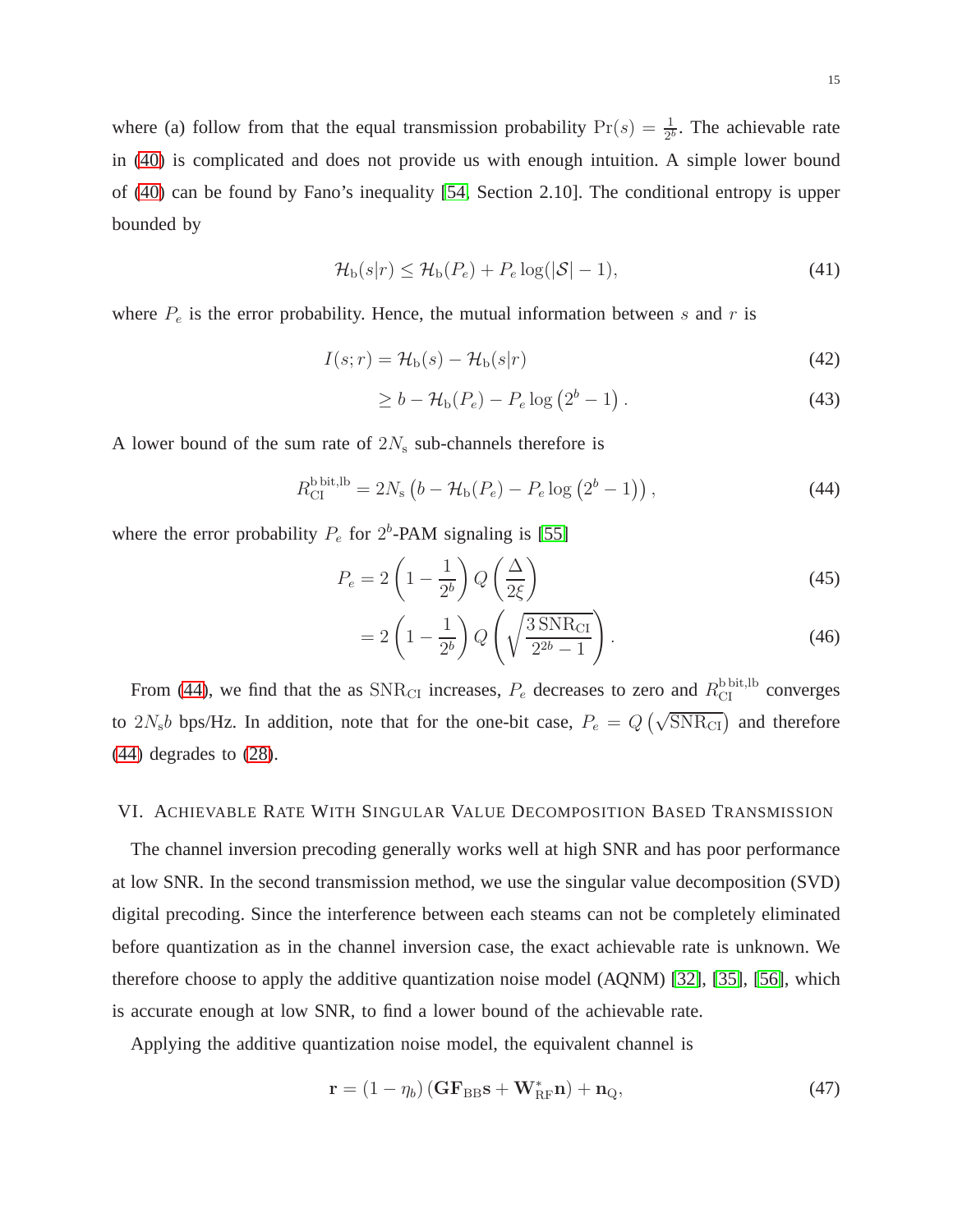where  $\eta_b$  is the distortion factor for b-bit ADC defined as  $\eta_b = \frac{\mathbb{E}[(\mathbf{Q}(y)-y)^2]}{\mathbb{E}[(y/2)]}$  $\frac{\mathbf{x}(y-y)}{\mathbb{E}[|y|^2]}$  and  $\mathbf{n}_Q$  is the quantization noise with the variance  $\eta_b (1 - \eta_b) \text{diag} \left\{ \frac{P_t}{N_s} \mathbf{G} \mathbf{F}_{BB} \mathbf{F}_{BB}^* \mathbf{G}^* + \sigma_N^2 \mathbf{I} \right\}.$ 

Assuming s is Gaussian distributed and the quantization noise is the worst case of Gaussian distributed, a lower bound of the achievable rate is

$$
R_{\text{AQNM}} = \log_2 \left| \mathbf{I} + (1 - \eta_b) \frac{\rho}{N_s} \mathbf{F}_{\text{BB}}^* \mathbf{G}^* \left( \mathbf{I} + \eta_b \operatorname{diag} \left\{ \frac{\rho}{N_s} \mathbf{G} \mathbf{F}_{\text{BB}} \mathbf{F}_{\text{BB}}^* \mathbf{G}^* \right\} \right)^{-1} \mathbf{G} \mathbf{F}_{\text{BB}} \right|.
$$
 (48)

At low SNR, the achievable rate is approximated to be

$$
R_{\text{AQNM}} = \log_2 \left| \mathbf{I} + (1 - \eta_b) \frac{\rho}{N_s} \mathbf{F}_{\text{BB}}^* \mathbf{G}^* \mathbf{G} \mathbf{F}_{\text{BB}} \right| + o(\rho) \tag{49}
$$

<span id="page-15-0"></span>
$$
=\frac{(1-\eta_b)\,\rho}{N_s\ln 2}\text{tr}\left\{\mathbf{F}_{\text{BB}}^*\mathbf{G}^*\mathbf{G}\mathbf{F}_{\text{BB}}\right\}+o(\rho).
$$
\n(50)

To maximize the term  $\frac{1}{N_s}$ tr { $G_{\bf{F}_{BB}}$  $F_{\rm{BB}}^*$  $G^*$ } under the constraint  $\|\mathbf{F}_{\rm{BB}}\|_F^2 \le N_s$ , the optimal choice of  $F_{BB}$  is the eigenmode beamforming, i.e.,

$$
N_s = 1, \quad \text{and} \quad \mathbf{F}_{\text{BB}} = \mathbf{v}_1,\tag{51}
$$

where  $v_1$  is the right singular vector corresponding to the largest singular value of G. The resulting rate is

$$
R_{\text{AQNM}} = \frac{(1 - \eta_b)\rho \nu_1^2}{\ln 2} + o(\rho). \tag{52}
$$

For one-bit quantization,  $\eta_1 = 1 - \frac{2}{\pi}$  $\frac{2}{\pi}$  and the rate is

$$
R_{\text{AQNM}} = \frac{2}{\pi} \frac{\rho v_1^2}{\ln 2} + o(\rho). \tag{53}
$$

Notice that the upper bound of one-bit quantized channel at low SNR given in [\(16\)](#page-7-3) is achieved by eigenmode beamforming.

For higher SNR, the optimal  $\mathbf{F}_{\text{BB}}$  maximizing the rate  $R_{\text{AQNM}}$  in [\(48\)](#page-15-0) is unknown. We therefore use the conventional SVD precoding and waterfilling power allocation as done in [\[31\]](#page-28-18), [\[36\]](#page-28-5). The baseband digital precoder is

$$
\mathbf{F}_{\mathrm{BB}} = \mathbf{V} \mathrm{diag} \left\{ \sqrt{\mathbf{p}} \right\},\tag{54}
$$

where V is obtained from the singular value decomposition of the matrix G, i.e.,  $G = U\Sigma V^*$ and p denotes the power allocation factor obtained from the waterfilling method.

For the analog precoding and combining, the optimal  $\mathbf{F}_{\text{RF}}$  and  $\mathbf{W}_{\text{RF}}$  the rate in [\(48\)](#page-15-0) are unknown. We adopt the same alternating projection method in Algorithm [1](#page-10-0) to find a suboptimal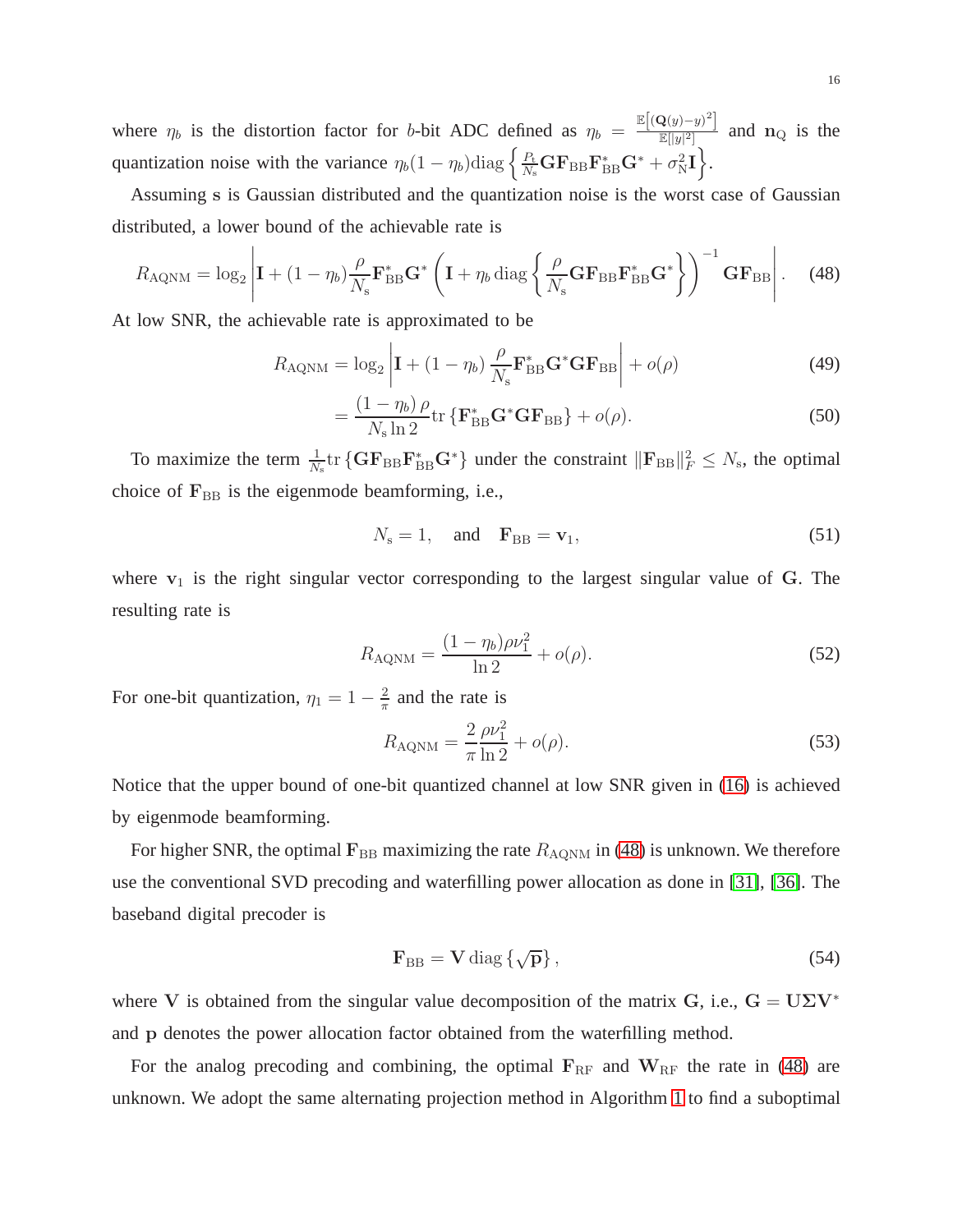solution. As a result, the analog precoding is designed by alternating projection method with initial values obtain by SVD of the channel and the the digital precoding is got by SVD of the baseband channel. The proposed SVD based design is summarized in Transmission Method [3.](#page-16-0)

<span id="page-16-0"></span>

| <b>Transmission Method 3 SVD Based Transmission Method</b> |
|------------------------------------------------------------|
|------------------------------------------------------------|

- 1) **Analog precoding design**: Find the approximate solution  $\overline{W}_{RF}$  and  $\overline{F}_{RF}$  by the alternating projection method shown in Algorithm [1.](#page-10-0)
- 2) **Digital precoding design**:
	- a) Compute the effective channel  $\overline{G} \triangleq \overline{W}_{RF}^* H \overline{F}_{RF}$ .
	- b) Set the digital precoder  $F_{BB}$  by SVD of  $\overline{G}$  and waterfilling method.
- 3) **Signaling**: s is chosen to follow Gaussian signaling.
- 4) **Quantization**: The thresholds of ADC are determined by Max-Lloyd algorithm [\[57\]](#page-29-5), [\[58\]](#page-29-6) which minimizes the MSE of Gaussian distributed input.

Last, we show why the AQNM model is not accurate enough at high SNR to model the quantization channel. At high SNR,  $R_{\text{AQNM}}$  converges as follows.

$$
R_{\text{AQNM}} \approx \log_2 \left| \mathbf{I} + \frac{1 - \eta_b}{\eta_b} \mathbf{F}_{\text{BB}}^* \mathbf{G}^* \left( \text{diag} \left\{ \mathbf{G} \mathbf{F}_{\text{BB}} \mathbf{F}_{\text{BB}}^* \mathbf{G}^* \right\} \right)^{-1} \mathbf{G} \mathbf{F}_{\text{BB}} \right| \tag{55}
$$

$$
= \log_2 \left| \mathbf{I} + \frac{1 - \eta_b}{\eta_b} \mathbf{A}^* \text{diag}\left\{ \frac{1}{||\mathbf{a}_i||} \right\} \text{diag}\left\{ \frac{1}{||\mathbf{a}_i||} \right\} \mathbf{A} \right| \tag{56}
$$

$$
= \log_2 \left| \mathbf{I} + \frac{1 - \eta_b}{\eta_b} \widetilde{\mathbf{A}}^* \widetilde{\mathbf{A}} \right| \tag{57}
$$

$$
=\sum_{i=1}^{N_{\rm s}}\log_2\left(1+\frac{1-\eta_b}{\eta_b}\lambda_i\left(\widetilde{\mathbf{A}}^*\widetilde{\mathbf{A}}\right)\right) \tag{58}
$$

where  $A \triangleq GF_{BB}$  is a Hermitian matrix,  $a_i$  is the *i*-th column of A, and  $\widetilde{A}$  is obtained by normalizing each each row of A. Since each row of  $\widetilde{A}$  has unit norm, then

$$
\sum_{i=1}^{N_{\rm s}} \lambda_i \left( \widetilde{\mathbf{A}}^* \widetilde{\mathbf{A}} \right) = \text{tr} \left( \widetilde{\mathbf{A}}^* \widetilde{\mathbf{A}} \right) = N_{\rm s}.
$$
 (59)

Therefore, we have

$$
R_{\text{AQNM}} \leq N_{\text{s}} \log_2 \left( 1 + \frac{1 - \eta_b}{\eta_b} \right) \tag{60}
$$

$$
= N_{\rm s} \log_2 \frac{1}{\eta_b},\tag{61}
$$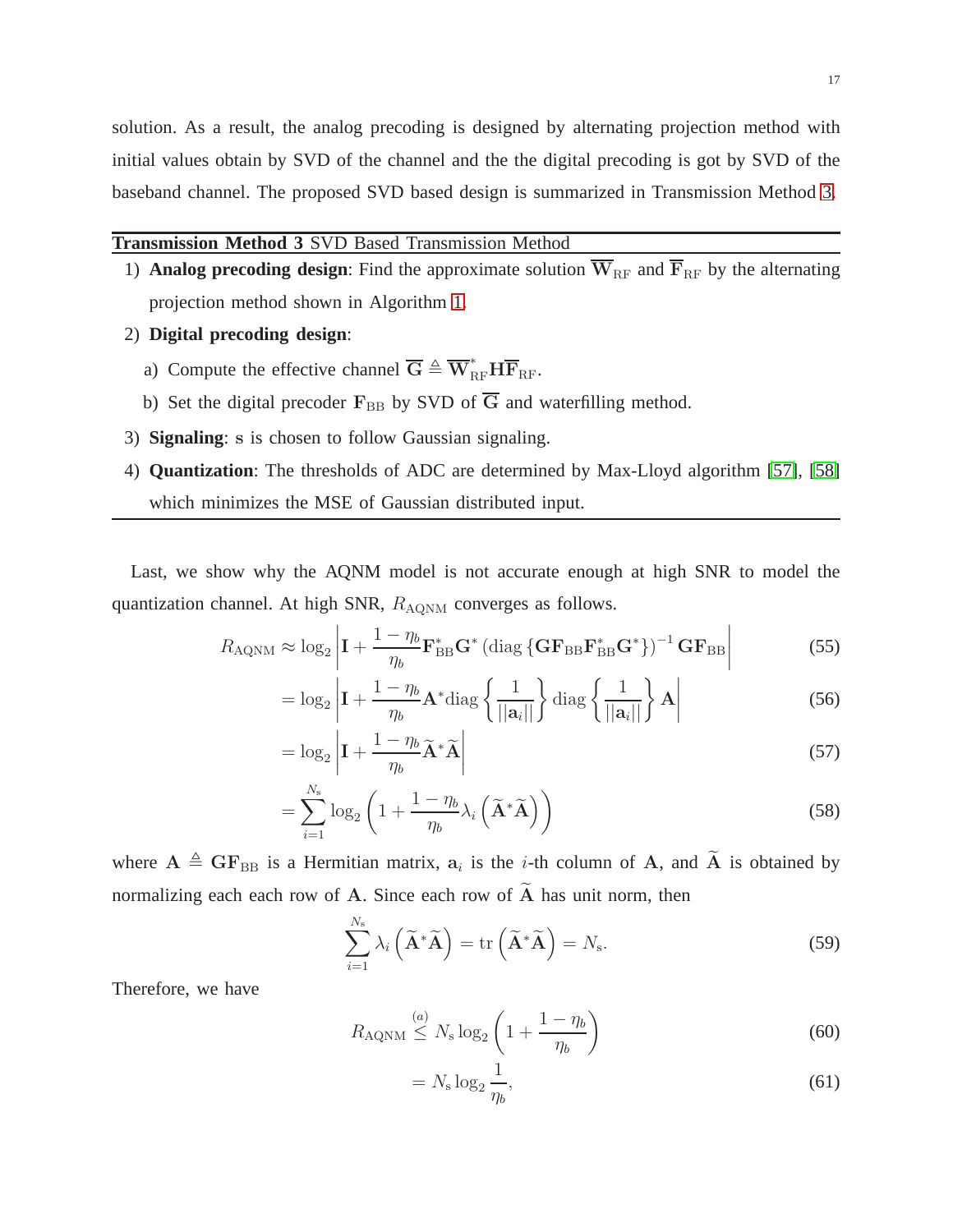where (*a*) follows from Jensen's inequality and that  $\log_2(1+x)$  is concave in x. When the ADC resolution b is large ( $b \ge 3$ ), the distortion factor  $\eta_b$  can be approximated as [\[59\]](#page-29-7)

$$
\eta_b \approx \frac{\pi\sqrt{3}}{2} 2^{-2b}.\tag{62}
$$

As a result, the rate obtained by AQNM model is upper bounded by

$$
R_{\text{AQNM}} \le 2N_{\text{s}}b - N_{\text{s}}\log_2\frac{\pi\sqrt{3}}{2} \tag{63}
$$

$$
\approx 2N_{\rm s}b - 1.44N_{\rm s}.\tag{64}
$$

However, we know the achievable rate of quantized MIMO channel is upper bounded by  $2N_s b$ bps/Hz and the channel inversion method can achieve the bound at high enough SNR as shown in [\(44\)](#page-14-0). Therefore, the AQNM is not an accurate model at high SNR. The reason is threefold. First, the input signal s is assumed to be follow suboptimal continuous Gaussian. Second, the quantization noise is assumed to be the worst-case Gaussian noise. Third, the Max-Loyd quantizer minimizing the MSE is not necessarily optimum for maximizing the channel capacity.

#### VII. SIMULATION RESULTS

We evaluate the performance of proposed methods in a mmWave MIMO channel with large antenna arrays and limited number of transmit and receive RF chains. According to measurement results [\[60\]](#page-29-8), [\[61\]](#page-29-9), the number of clusters tends to be lower in the mmWave band compared with lower frequencies. The mmWave channel will mostly consist of the line-of-sight (LOS) and a few NLOS clusters. In the simulations, the wireless channel is assumed to have 4 clusters, each of which consists of 5 rays. The angle spread is 7.5 degrees. These numbers are chosen according to the urban macro (UMa) NLOS channel measurement results at 28 GHz given in the white paper [\[62\]](#page-29-10). The results are obtained by averaging over 100 channel realizations.

#### *A. Achievable Rates*

In this subsection, we evaluate the achievable rates of the proposed architecture by numerical simulations. The transmitter is assumed to have  $N_t = 64$  antennas and  $N_{RF}^t = 8$  RF chains, while the receiver employs  $N_r = 8$  antennas. The number of data steams is assumed to same as the number of receive RF chains, i.e.,  $N_s = N_{\text{RF}}^r$ .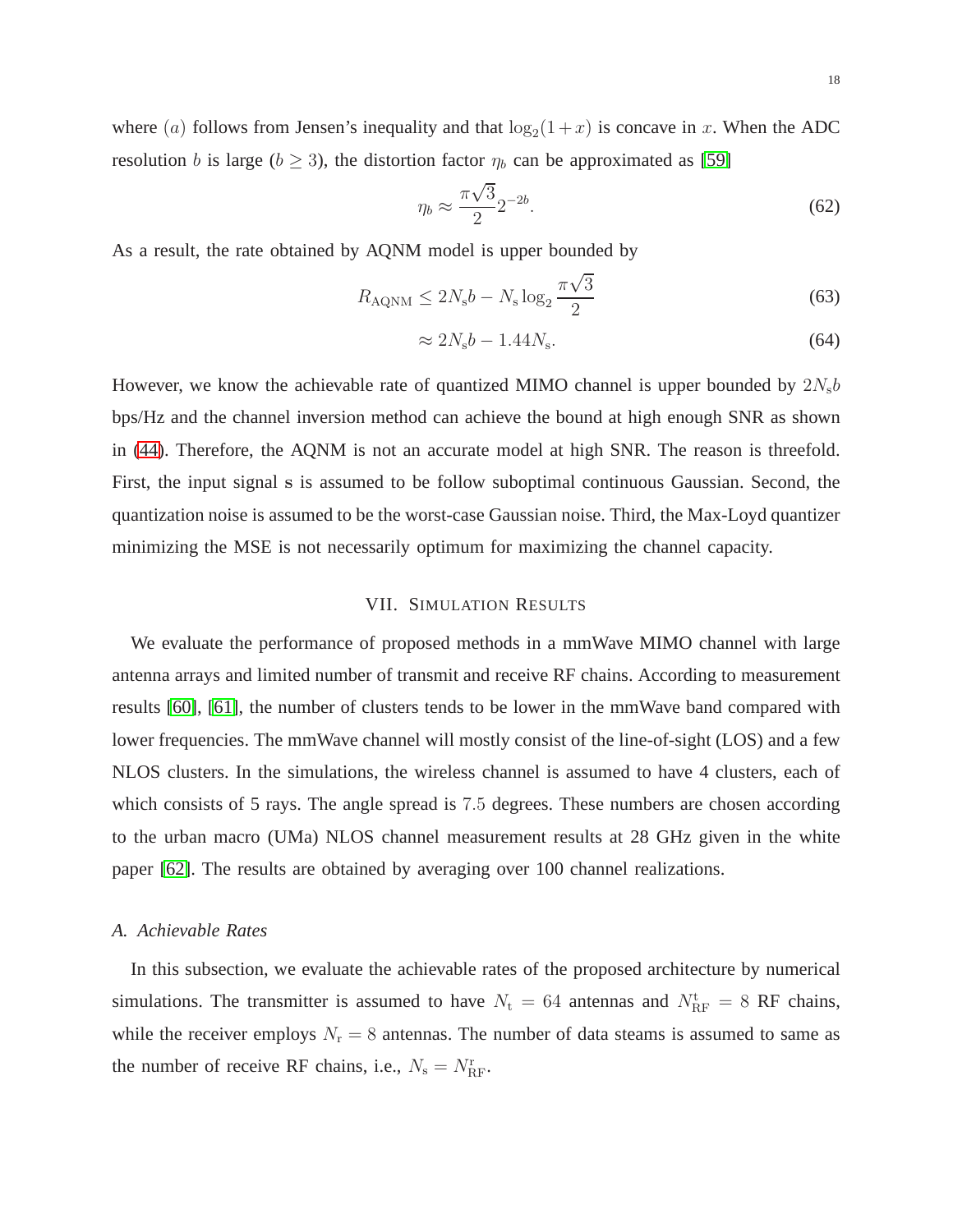<span id="page-18-0"></span>

Fig. 3: This figure shows rates versus SNR of different transmission methods. The transmitter is assumed to have 64 antennas and 8 RF chains. The receiver employs 8 antennas. In Fig. (a), the receiver has 1 RF chains while in Fig. (b), the receiver has 4 RF chains.

Fig. [3](#page-18-0) shows the achievable rates when the receiver has 1 and 4 RF chains, respectively. In Fig. [3a,](#page-18-0) it is seen that when there is only one RF chains at the transmitter, the channel inversion and SVD method has close performance at low SNR. At high SNR, however, the channel inversion method achieves the rate 2b bps/Hz while the rate of SVD method saturates to  $\log_2 \frac{1}{n}$  $\frac{1}{\eta_b}$  which is about 1.46, 3.09, 4.86 bps/Hz for  $b = 1, 2, 3$ , respectively. In Fig. [3b,](#page-18-0) another case when  $N_{\rm RF}^{\rm r} = 4$  is shown. It is found that although at high SNR the channel inversion method achieves larger rate than SVD method, its performance at low SNR is much worse. The reason is that since the channel has only 4 clusters, the fourth largest singular value  $\nu_4$  is small and the power loss  $\log_2 \frac{\nu_1^2}{\nu_4^2}$  is large. Last, the lower bound provided in [\(44\)](#page-14-0) is also plotted. It is seen that the lower bound is tight for 1-bit ADC case. For other cases, the lower bound is tight at high SNR.

Fig. [4](#page-19-0) compares the achievable rate of fully-digital and hybrid architecture. The rate of hybrid architecture is the maximum of the CI and SVD method. The gap between the curves of "Digitalb bit" and "Hybrid-b bit" represents the loss due to limited number of RF chains while the gap between the curves of "∞bit" and "bbit" is the loss due to low resolution ADCs. It is seen that the digital architecture is much better than the hybrid architecture with only one RF chain because the hybrid architecture can only support single stream transmission while the digital architecture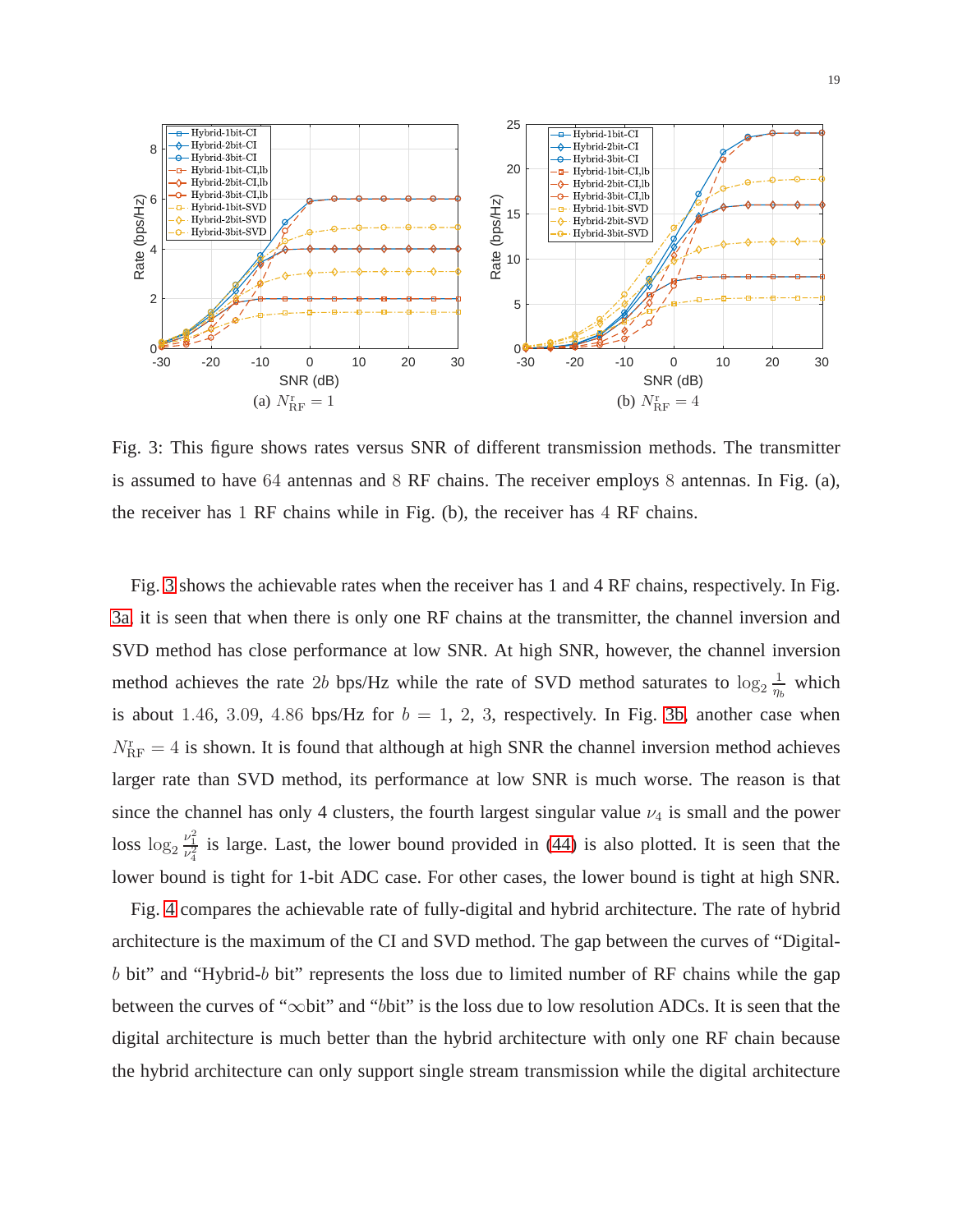<span id="page-19-0"></span>

Fig. 4: This figure shows rates versus SNR of different transmission methods. The transmitter is assumed to have 64 antennas and 8 RF chains. The receiver employs 8 antennas. In Fig. (a), the receiver has 1 RF chains while in Fig. (b), the receiver has 4 RF chains.

can support at most 8 streams simultaneously. However, when there are 4 receive RF chains in the hybrid architecture, the gap between these two architecture is small since there are the channel has 4 clusters. Last, we can see the loss due to low resolution ADCs is small at low and medium SNRs. For example, the gap between the curve "Hybrid-∞bit" and "Hybrid-3bit" is less than 3 dB when the SNR is less than 10 dB in Fig. [4b.](#page-19-0)

Fig. [5](#page-20-0) shows the achievable rate with respect to the ADC resolution. First, as expected, the rates of the finite-bit ADC receiver increase with resolution. Second, with multi-bit ADCs (5-bit when  $SNR = -10$  dB and 7-bit when  $SNR = 10$  dB), the SVD method achieves the performance similar to that of hybrid architecture with  $\infty$ -bit ADCs. This implies that high resolution ADC do not provide much gain compared to the few-bit ADC when the SNR is low. Third, when the ADC resolution is low, channel inversion method is better than the SVD method while with high resolution quantization, the SVD method is better. This is reasonable since with high resolution ADC, the channel is close to the one without quantization and in a unquantized channel, SVD method is optimum.

Fig. [6](#page-21-0) presents the achievable rates versus the number of RF chains at the receiver. First, we find that the rate of SVD method always increases with  $N_{\text{RF}}^{\text{r}}$ . Second, at low SNR (-10 dB),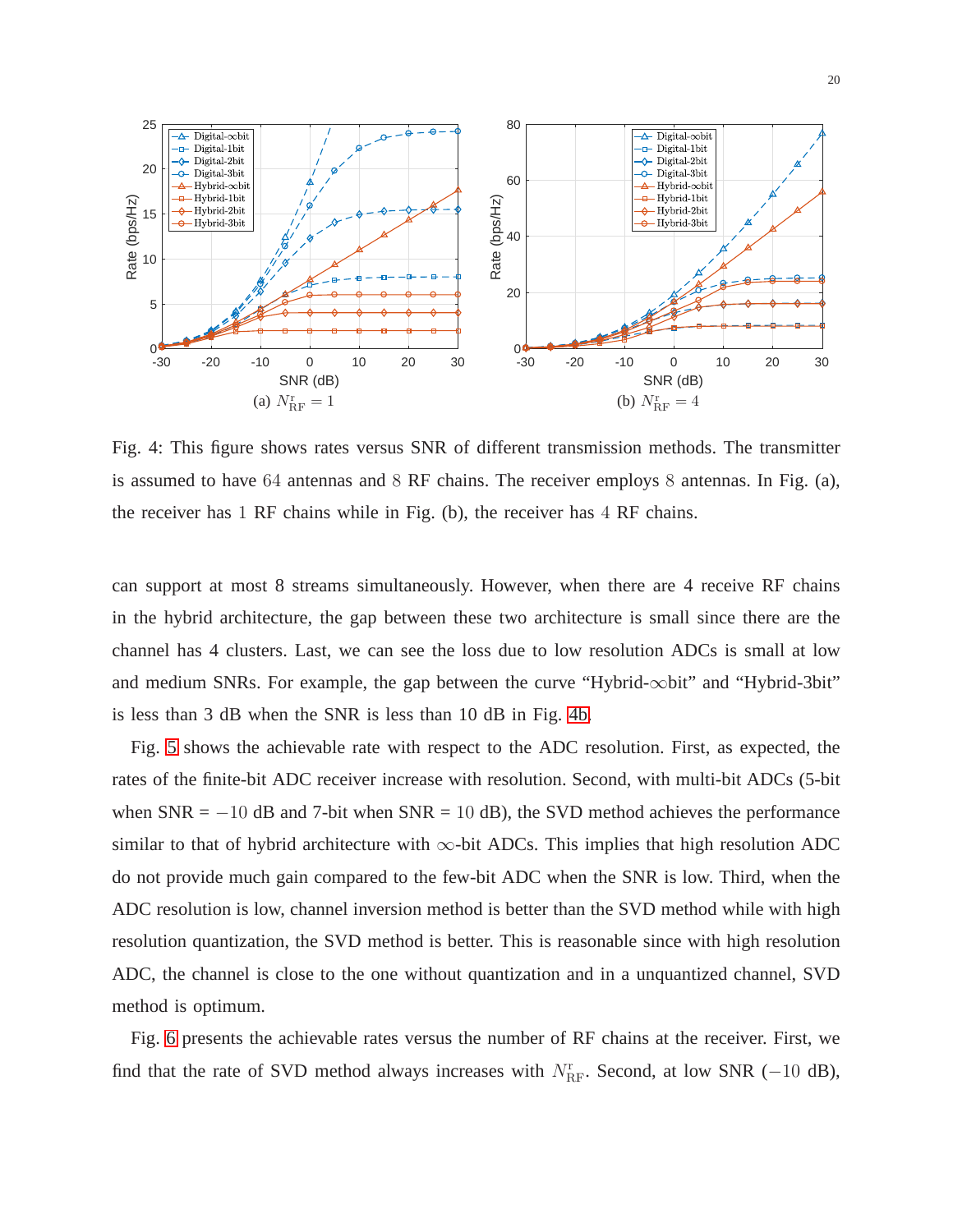<span id="page-20-0"></span>

Fig. 5: This figure shows rates versus ADC resolution for different transmission methods. The transmitter is assumed to have 64 antennas and 8 RF chains. The receiver employs 8 antennas and 4 RF chains. In Fig. (a), the SNR is  $-10$  dB while in Fig. (b), the SNR is 10 dB.

the channel inversion method achieve the largest rate when  $N_{\text{RF}}^{\text{t}} = 2$ . This means at low SNR, it is better to turn off some RF chains and transmit fewer number of steams. Note that the power consumption also decreases by turning off some RF chains. Third, we find that compared to fully-digital architecture where  $N_{\text{RF}}^{\text{t}} = N_{\text{t}} = 64$  and  $N_{\text{RF}}^{\text{r}} = N_{\text{r}} = 8$ , the hybrid architecture with limited number of RF chains ( $N_{\text{RF}}^{\text{t}} = 8$  and  $N_{\text{RF}}^{\text{r}} = 2$ ) and low resolution ADCs (4-bit) incurs about 20%-30% spectral efficiency loss. As shown in the next subsection, however, the energy efficiency of the proposed receiver is much higher than the fully-digital architecture.

# *B. Energy efficiency*

In this subsection, we evaluate the performance of the different receiver architectures by investigating the trade-off between their achievable rates and power consumption. First, we formulate a generic power consumption model for the hybrid architecture with low-resolution ADCs. Then, we use this model in the performance evaluation. Consider the system model in Fig. [1](#page-4-0) with a b-bit ADC receiver having  $N_r$  antennas and  $N_{\rm RF}^{\rm r}$  RF chains. Let  $P_{\rm LNA}$ ,  $P_{\rm PS}$ ,  $P_{\rm RF chain}$ ,  $P_{ADC}$ ,  $P_{BB}$  denote the power consumption in the LNA, phase shifter, RF chains, ADC, and baseband processor, respectively. Then, the consumed power by the hybrid combining receiver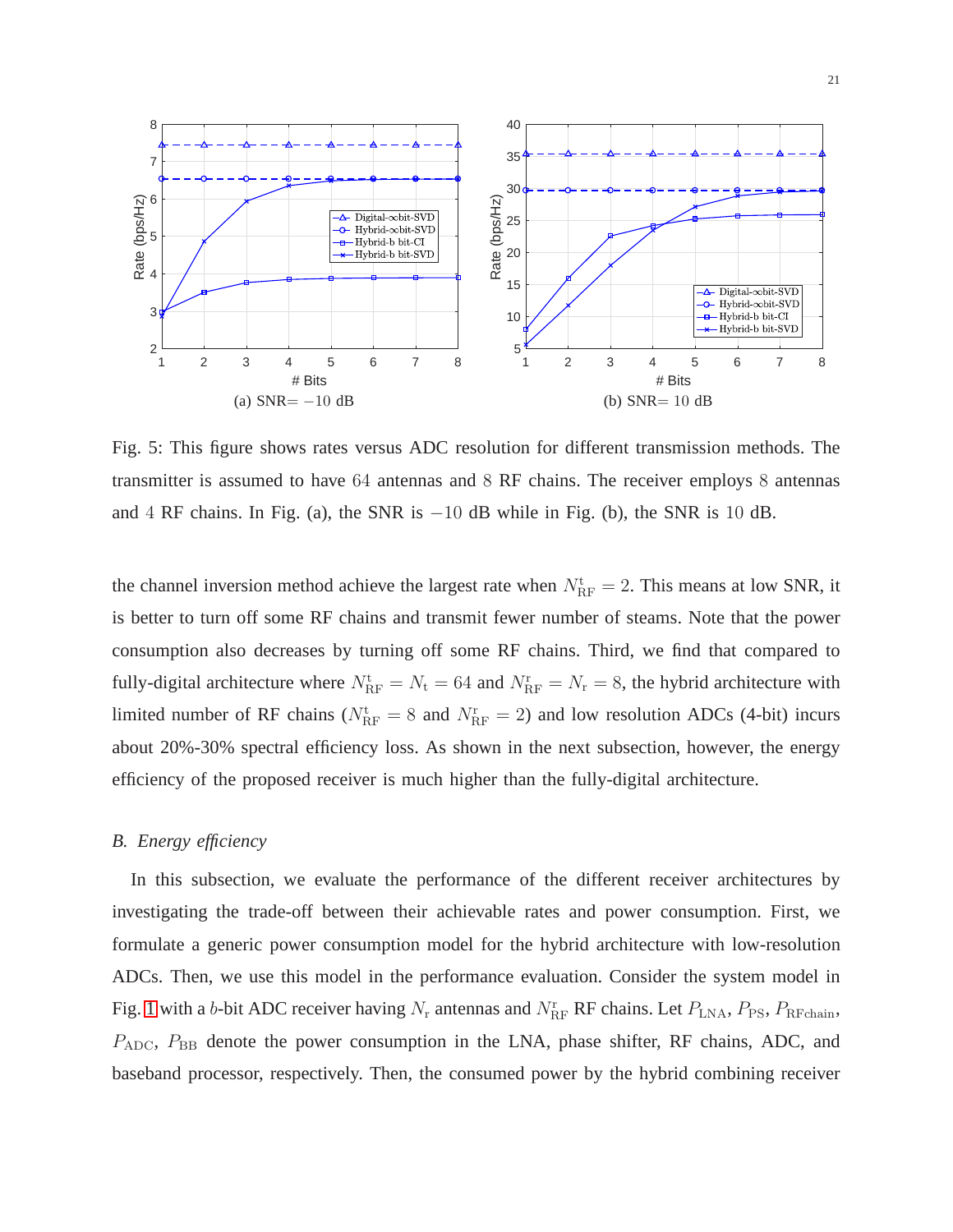<span id="page-21-0"></span>

Fig. 6: This figure shows rates versus the number of receive RF chains for different transceiver architecture and transmission methods. The transmitter is assumed to have 64 antennas and 8 RF chains, while the receiver employs 8 antennas. In Fig. (a), the SNR is −10 dB while in Fig. (b), the SNR is 10 dB.

in Fig. [1](#page-4-0) can be approximated as [\[63\]](#page-29-11)

<span id="page-21-1"></span>
$$
P_{\text{tot}} = N_{\text{r}} P_{\text{LNA}} + N_{\text{RF}}^{\text{r}} \left( N_{\text{r}} P_{\text{PS}} + P_{\text{RFchain}} + 2 P_{\text{ADC}} \right) + P_{\text{BB}},\tag{65}
$$

where the power consumed by ADCs can be further expressed in terms of the number of bits as

<span id="page-21-2"></span>
$$
P_{\rm ADC} = FOM_W \cdot f_s \cdot 2^b,\tag{66}
$$

where  $f_s$  is the Nyquist sampling rate, b is the number of bits, and  $FOM_W$  is Walden's figureof-merit for evaluating ADC's power efficiency with resolution and speed [\[12\]](#page-27-2), [\[28\]](#page-27-17),

Next, we present some simulation results in Figs. [7-](#page-22-0)[8](#page-23-0) that illustrate the power consumptionrate trade-off of the hybrid combining receiver for different number of RF chains and ADC quantization bits at the receiver. In these simulations, we adopt the same clustered channel model, and consider the system model in Section [II](#page-4-1) with a transmitter having 64 antennas and 8 RF chains, and a receiver deploying 8 antennas.

First, we plot in Fig. [7](#page-22-0) the power consumption versus the achievable rate for the fully-digital and proposed hybrid architecture with few-bit ADC receivers. The power consumption in the different receivers are calculated based on the power model in [\(65\)](#page-21-1)-[\(66\)](#page-21-2). The consumed power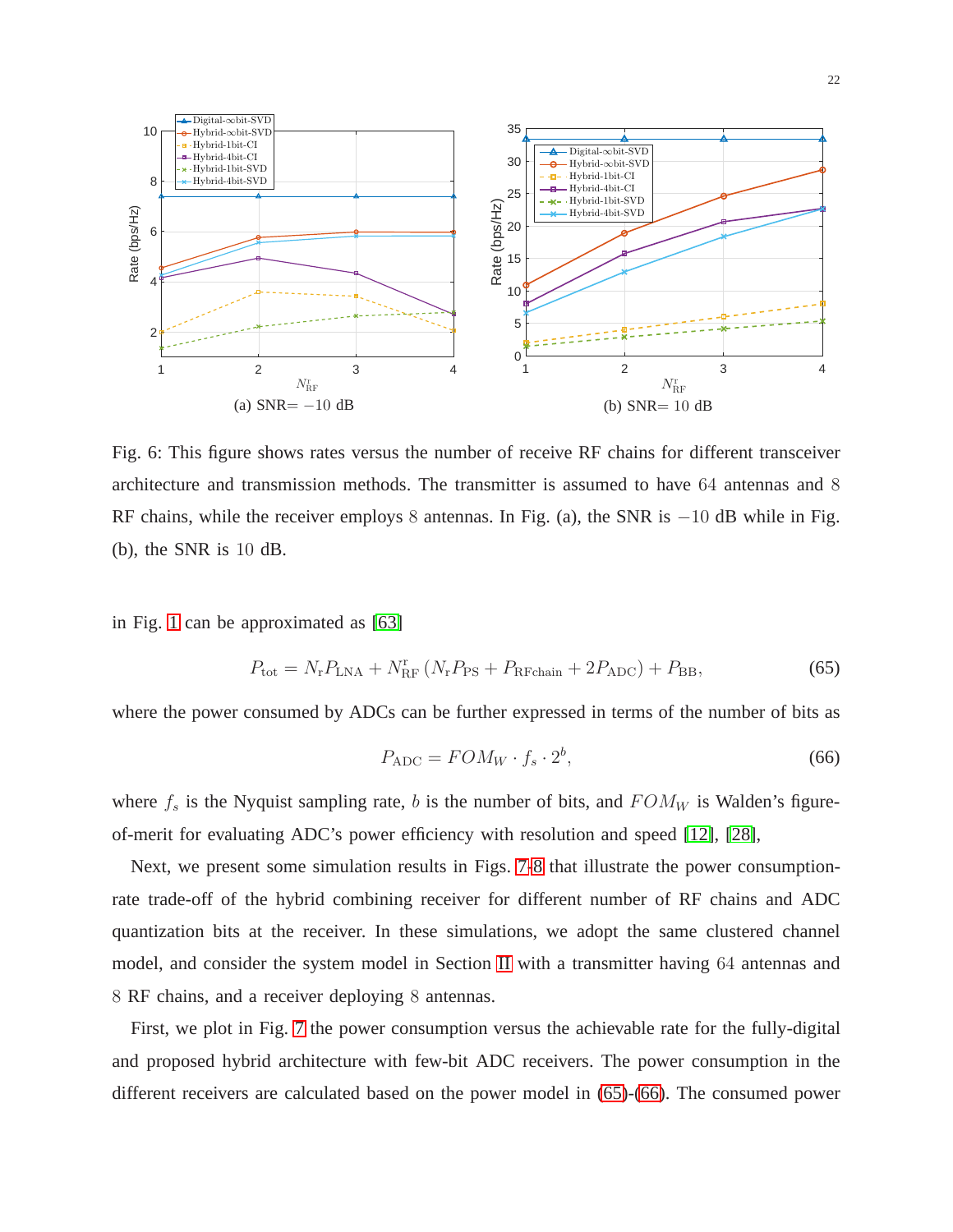<span id="page-22-0"></span>

Fig. 7: Trade-off between the achievable rate and power consumption for hybrid combiners with different number of RF chains and ADC bits. The results also include the fully-digital architecture with finite-bit ADCs. The transmitter is assumed to have 64 antennas and 8 RF chains, while the receiver employs 8 antennas and 1, 2 or 4 RF chains. The SNR is 10 dB and the bandwidth is 1 GHz.

in the RF components are assumed to be  $P_{\text{LNA}} = 20$  mW,  $P_{\text{PS}} = 10$  mW,  $P_{\text{RFchain}} = 40$  mW,  $P_{\text{BB}} = 200 \text{ mW}$  [\[63\]](#page-29-11), [\[64\]](#page-29-12). For the ADCs, we adopt the power consumption model in [\(66\)](#page-21-2) with  $FOM_W = 500$  fJ/conversion-step, which is a typical achievable value at 1 GHz [\[12\]](#page-27-2), [\[65\]](#page-29-13)<sup>[1](#page-22-1)</sup>.

The achievable rate for the hybrid architecture with few-bit ADCs in Fig. [7](#page-22-0) is calculated as the maximum of the two achievable rate expressions in [\(40\)](#page-13-2) and [\(48\)](#page-15-0) for CI and SVD based precoding. Several important insights can be obtained from Fig. [7.](#page-22-0) First, for all the four cases in the figure, the achievable rate significantly increases when the number of bits increases from 1 to 4 − 5 bits, with a negligible increase in the receiver power consumption. This implies that with these system configurations, having  $4-5$  bits ADC's can lead to a better trade-off between the rate and power consumption compared with having 1-bit ADC receivers. Next, going from

<span id="page-22-1"></span><sup>&</sup>lt;sup>1</sup>The minimum achievable value of  $FOM_W$  can be as low as 5 fJ/conversion-step as shown in the Figure "Walden FOM vs. Speed" in [\[12\]](#page-27-2).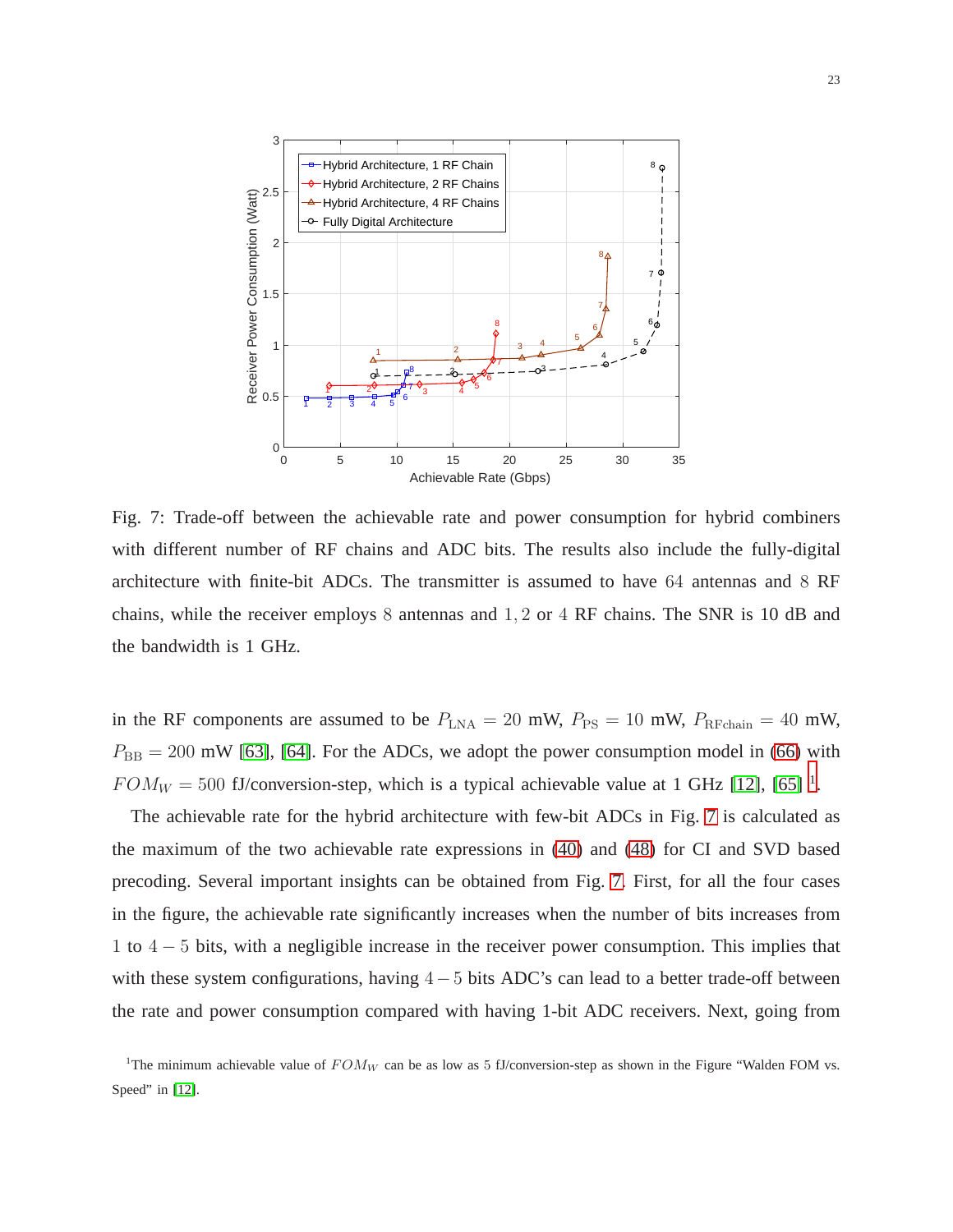<span id="page-23-0"></span>

Fig. 8: Energy efficiency of the digital and hybrid architecture with few-bit ADC receivers for different numbers of bits. The transmitter is assumed to have 64 antennas and 8 RF chains, while the receiver employs 8 antennas and 2 RF chains. In Fig. (a), the SNR is −10 dB while in Fig. (b), and the SNR is 10 dB.

4−5 bits to 7−8 bits for the ADCs in the hybrid architectures slightly improves the achievable spectral efficiency, but with significantly more power consumption. This means that  $4 - 5$  ADC bits can be better than 7−8 ADC bits when investigating the rate-power consumption trade-off. Second, it is found that among the four cases considered, the hybrid one with 1 RF chain gives the best power-rate trade-off when the rate is less than 11 Gbps, the hybrid one with 2 RF chains gives the best trade-off when the rate is between 11 Gbps and 18 Gbps, and the fully-digital architecture is best when the rate is larger than 18 Gbps. Third, when there are 4 RF chains, the performance of hybrid architecture is dominated by that of the fully-digital architecture. To achieve the same rate, the power consumption of hybrid receiver with 4 RF chains is always larger than of fully-digital one because of the high power consumption of the large number of analog phase shifters.

Based on the observations made from Fig. [7,](#page-22-0) we investigate the energy efficiency of the different receiver architectures in Fig. [8.](#page-23-0) The energy spectral efficiency  $\eta_{EE}$  is defined as

$$
\eta_{\rm EE} = \frac{R W}{P_{\rm tot}} \text{bits/Joule},\tag{67}
$$

where  $R$  is the achievable spectral efficiency and  $W$  is the transmission bandwidth. The channel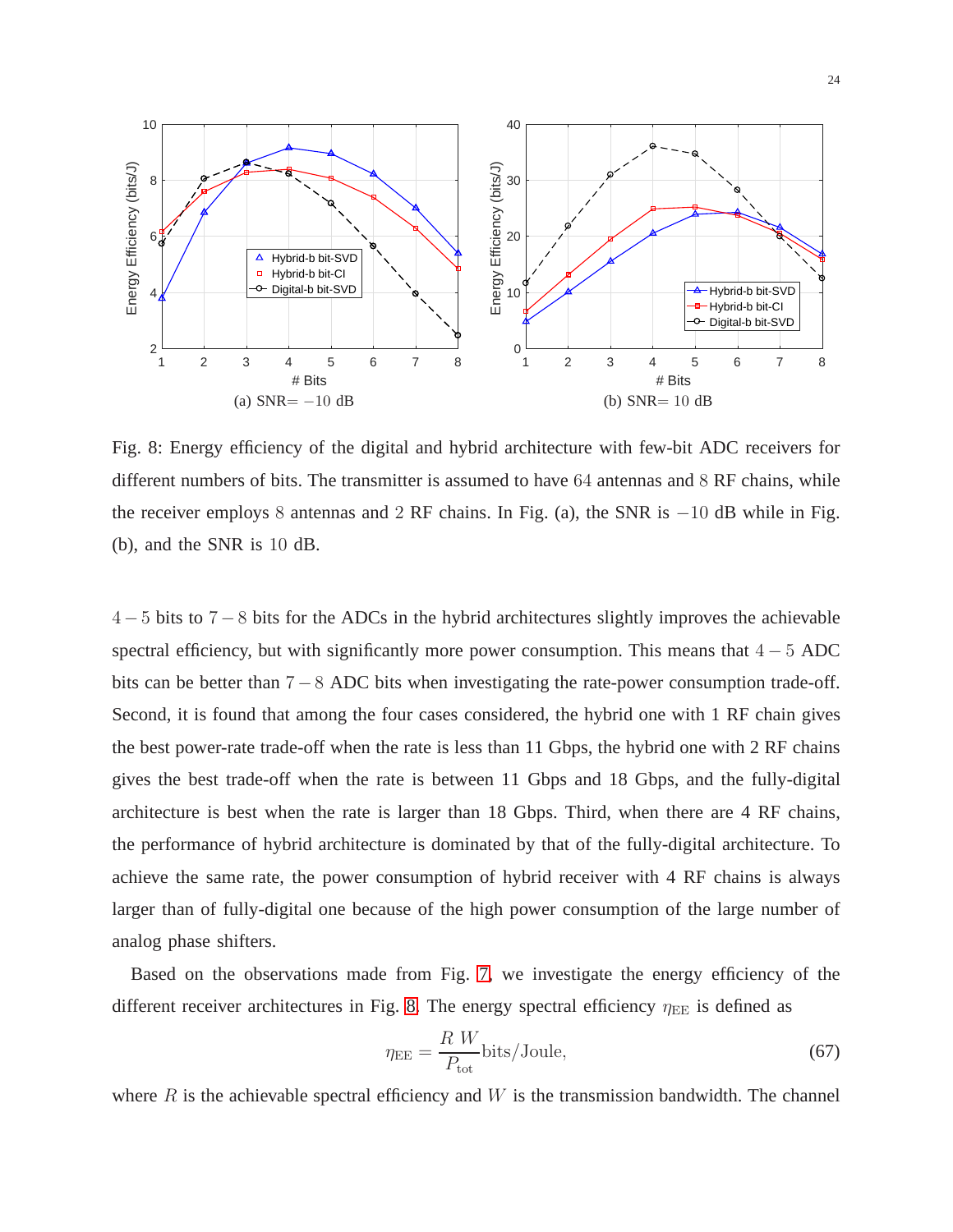and system models adopted in Fig. [8a-](#page-23-0)Fig. [8b](#page-23-0) are similar to that in Fig. [7](#page-22-0) with 2 RF chains used at the receiver and with  $W = 1$  GHz bandwidth. In Fig. [8a,](#page-23-0) the energy efficiency of the few-bit ADC hybrid architecture is plotted for two different precoding techniques versus the number of ADC bits at  $SNR = -10$  dB. The result is compared with the energy efficiencies of the fully-digital transceiver. Fig. [8a](#page-23-0) shows that the number of bits maximizing the energy efficiency is finite and equals to 4 bits. This maximum energy efficiency is achieved with the SVD precoding in [\(48\)](#page-15-0). It is worth noting from Fig. [8a](#page-23-0) that the choice of the precoding technique depends on the number of ADC quantization bits. While the channel inversion achieves a better energy efficiency with 1−2 ADC bits, SVD precoding can lead to a better energy efficiency for higher numbers of ADC quantization bits. Fig. [8b](#page-23-0) has the same comparison in Fig. [8a](#page-23-0) with the only difference of operating at SNR=10 dB. The energy efficiency trends in Fig. [8b](#page-23-0) are similar to that in Fig. [8a](#page-23-0) with the main difference that the maximum energy efficiency is achieved with the channel inversion precoding in [\(40\)](#page-13-2). This implies that determining the precoding techniques should take the SNR into consideration. We note though the 4 bits for the ADC quantization still achieves the optimal energy efficiency. Further, Fig. [8a-](#page-23-0)Fig. [8b](#page-23-0) also show that energy efficiency of the proposed few-bit ADC hybrid architecture can be much better that that of the fully-digital architectures that employ high resolution ADCs. The reason is that the ADC will dominate the power consumption when the resolution is high and hybrid architecture saves power by reducing the number of high-resolution ADCs.

# VIII. CONCLUSION

In this paper, we derived the achievable spectral efficiency and energy-rate trade-off of a generalized hybrid architecture with few-bit ADC receivers. First, we considered channel inversion and SVD precoding based transmission methods and derived their achievable rates. The transmission methods include three elements: the design of analog and digital precoding, the choice of the transmit signal distribution and the setup of quantizer. Simulation results showed that at the low and medium SNRs, the proposed architecture and precoding can achieve a comparable rate to the fully-digital solution. Second, we explored the trade-off between the achievable rate and the power consumption, which is particularly important in massive MIMO and mmWave systems. Adopting energy efficiency as a performance metric, the proposed hybrid architecture with fewbit ADC receiver is compared with the fully-digital transceiver and the conventional hybrid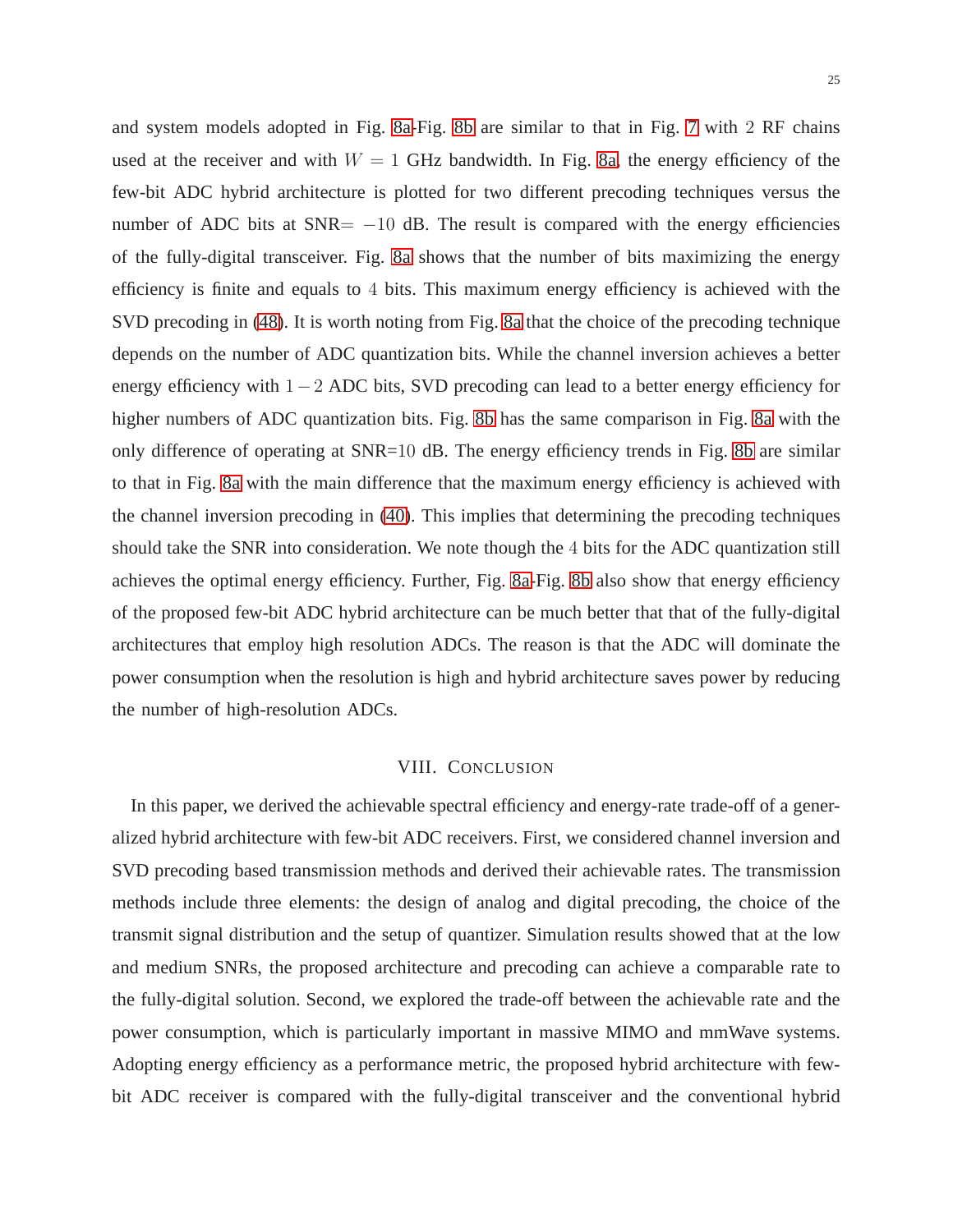architecture with full-resolution ADCs. Numerical results showed that the generalized hybrid architecture with coarse ADC quantization achieves a potential energy efficiency gain compared to the other architectures. The results illustrated that coarse ADC quantization with  $4 - 5$  bits normally achieves the maximum energy efficiency in various system configurations.

# APPENDIX A

#### PROOF OF PROPOSITION 1

The proof is similar to the proof of [\[17,](#page-27-7) Proposition 4]. The channel without any constraint on digital precoding and combining is,

$$
\mathbf{r} = \text{sgn}\left(\mathbf{W}_{\text{RF}}^* \mathbf{H} \mathbf{F}_{\text{RF}} \mathbf{x} + \mathbf{W}_{\text{RF}}^* \mathbf{n}\right). \tag{68}
$$

We want to find a upper bound of the mutual information  $I(r; x)$  subject to the power constraint  $\mathbb{E}[\|\mathbf{F}_{\text{RF}}\mathbf{x}\|^2] \leq P_{\text{t}}.$ 

First, we have,

$$
I(\mathbf{r}; \mathbf{x}) = \mathcal{H}(\mathbf{r}) - \mathcal{H}(\mathbf{r}|\mathbf{x})
$$
\n(69)

$$
\stackrel{(a)}{\leq} 2N_{\text{RF}}^{\text{r}} - \mathcal{H}(\mathbf{r}|\mathbf{x}),\tag{70}
$$

where inequality (*a*) follows from that there are at most  $2N_{\text{RF}}^{\text{r}}$  quantization outputs.

Next, we derive a lower bound of  $\mathcal{H}(\mathbf{r}|\mathbf{x})$ . For a given transmitted signal  $\mathbf{x} = \mathbf{x}'$ , denote  $\mathbf{z}' = \mathbf{W}_{\text{RF}}^* \mathbf{H} \mathbf{F}_{\text{RF}} \mathbf{x}'$  and  $\tilde{\mathbf{z}}' = [\text{Re}(\mathbf{z}')^T, \text{Im}(\mathbf{z}')^T]^T$ . The conditional entropy of r given  $\mathbf{x} = \mathbf{x}'$  is,

$$
\mathcal{H}(\mathbf{r}|\mathbf{x}=\mathbf{x}') \stackrel{(a)}{=} \sum_{j=1}^{N_{\text{RF}}^{*}} \mathcal{H}(\mathbf{r}_{j}|\mathbf{x}') \tag{71}
$$

$$
\stackrel{(b)}{=} \sum_{j=1}^{2N_{\text{RF}}^{r}} \mathcal{H}_{\text{b}}\left(Q\left(\sqrt{\frac{2}{\sigma_{\text{N}}^{2}}}\widetilde{\mathbf{z}}_{j}^{\prime}\right)\right) \tag{72}
$$

$$
\stackrel{(c)}{=} \sum_{j=1}^{2N_{\text{RF}}^{r}} \mathcal{H}_{\text{b}}\left(Q\left(\sqrt{\frac{2\left(\widetilde{\mathbf{z}}_{j}^{\prime}\right)^{2}}{\sigma_{\text{N}}^{2}}}\right)\right) \tag{73}
$$

where (a) follows from that the effective noise  $W^*_{\text{RF}}$ n has independent entries, (b) follows from that the in-phase and quadrature parts of the effective noise are independent and Gaussian distributed with variance  $\frac{\sigma_N^2}{2}$ , (c) follows from that  $\mathcal{H}_b(Q(x))$  is an even function of x. Next,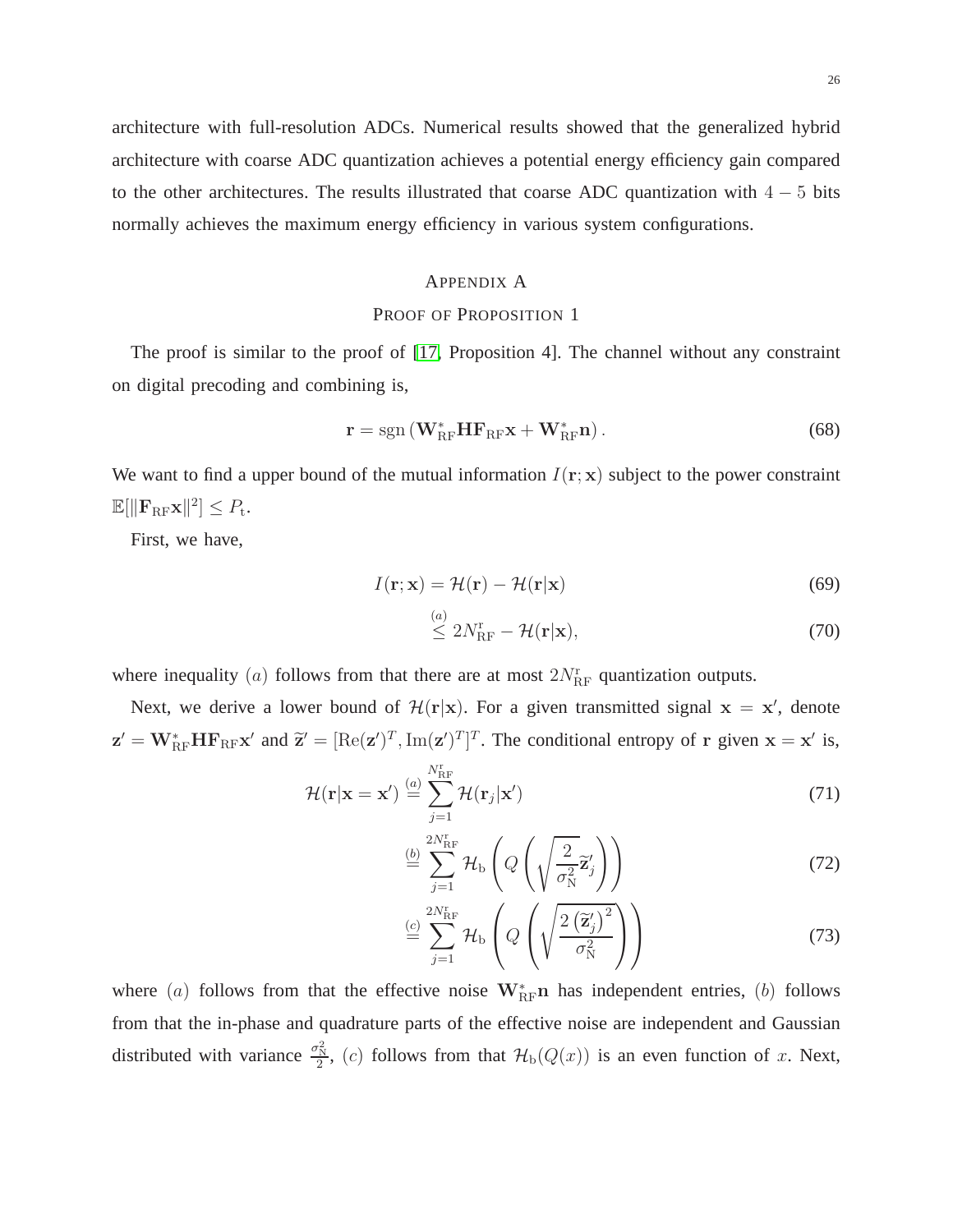noting that

$$
\sum_{j=1}^{2N_{\text{RF}}^{T}} \left(\tilde{z}_{j}'\right)^{2} = \|\mathbf{z}'\|^{2} \le \|\mathbf{x}'\|^{2} \nu_{1}^{2},\tag{74}
$$

where  $\nu_1$  is the maximum singular value of the effective channel  $\mathbf{W}_{\text{RF}}^* \mathbf{H} \mathbf{F}_{\text{RF}}$ , we have

$$
\mathcal{H}(\mathbf{r}|\mathbf{x}=\mathbf{x}') \ge 2N_{\text{RF}}^{\text{r}}\mathcal{H}_{\text{b}}\left(Q\left(\sqrt{\frac{\|\mathbf{x}'\|^2 \nu_1^2}{N_{\text{RF}}^{\text{r}} \sigma_N^2}}\right)\right) \tag{75}
$$

by Jensen's inequality since  $\mathcal{H}_{b}(Q(\sqrt{x}))$  is decreasing and convex in x (see [\[66\]](#page-29-14) for the proof of convexity).

The conditional entropy of r is,

$$
\mathcal{H}(\mathbf{r}|\mathbf{x}) = \mathbb{E}_{\mathbf{x}} \left[ 2N_{\text{RF}}^{\text{r}} \mathcal{H}_{\text{b}} \left( Q \left( \sqrt{\frac{\|\mathbf{x}\|^{2} \nu_{1}^{2}}{N_{\text{RF}}^{\text{r}} \sigma_{\text{N}}^{2}}} \right) \right) \right].
$$
 (76)

Since  $\mathcal{H}_b(Q(\sqrt{z}))$  is convex, then

$$
\mathcal{H}(\mathbf{r}|\mathbf{x}) \ge 2N_{\text{RF}}^{\text{r}} \mathcal{H}_{\text{b}}\left(Q\left(\sqrt{\frac{\mathbb{E}[\|\mathbf{x}\|^{2}|\nu_{1}^{2}}{N_{\text{RF}}^{\text{r}} \sigma_{\text{N}}^{2}}}\right)\right).
$$
\n(77)

We want to minimize  $\mathcal{H}(\mathbf{r}|\mathbf{x})$  subject to the power constraint  $\mathbb{E}[\|\mathbf{F}_{\text{RF}}\mathbf{x}\|^2] \leq P_t$ , which is equivalent to  $\mathbb{E}[\|\mathbf{x}\|^2] \leq P_t$  by the assumption  $\mathbf{F}_{RF}^* \mathbf{F}_{RF} = \mathbf{I}$ . As  $\mathcal{H}_b(Q(\sqrt{z}))$  is decreasing in z, we have

$$
\mathcal{H}(\mathbf{r}|\mathbf{x}) \ge 2N_{\text{RF}}^{\text{r}} \mathcal{H}_{\text{b}}\left(Q\left(\sqrt{\frac{\rho v_1^2}{N_{\text{RF}}^{\text{r}}}}\right)\right),\tag{78}
$$

where  $\rho \triangleq \frac{P_t}{\sigma^2}$  $\frac{P_{\rm t}}{\sigma_{\rm N}^2}$ . Therefore, the upper bound in [\(15\)](#page-7-0) is obtained.

## **REFERENCES**

- <span id="page-26-1"></span><span id="page-26-0"></span>[1] J. Mo, A. Alkhateeb, S. Abu-Surra, and R. W. Heath Jr., "Achievable rates of hybrid architectures with few-bit ADC receivers," in *Proceeedings of 20th International ITG Workshop on Smart Antennas*, March 2016, pp. 1–8.
- <span id="page-26-4"></span>[2] T. Marzetta, "Noncooperative cellular wireless with unlimited numbers of base station antennas," *IEEE Transactions on Wireless Communications*, vol. 9, no. 11, pp. 3590–3600, November 2010.
- <span id="page-26-2"></span>[3] F. Boccardi, R. Heath, A. Lozano, T. Marzetta, and P. Popovski, "Five disruptive technology directions for 5G," *IEEE Communications Magazine*, vol. 52, no. 2, pp. 74–80, Feb. 2014.
- <span id="page-26-3"></span>[4] E. Larsson, O. Edfors, F. Tufvesson, and T. Marzetta, "Massive MIMO for next generation wireless systems," *IEEE Communications Magazine*, vol. 52, no. 2, pp. 186–195, Feb. 2014.
- <span id="page-26-5"></span>[5] T. S. Rappaport, R. W. Heath Jr, R. C. Daniels, and J. N. Murdock, *Millimeter Wave Wireless Communications*. Pearson Education, 2014.
- [6] IEEE 802.11ad, "IEEE 802.11ad standard draft D0.1." [Online]. Available: [www.ieee802.org/11/Reports/tgadupdate.htm](www.ieee802.org/11/Reports/tgad update.htm)
- [7] T. Rappaport, S. Sun, R. Mayzus, H. Zhao, Y. Azar, K. Wang, G. Wong, J. Schulz, M. Samimi, and F. Gutierrez, "Millimeter wave mobile communications for 5G cellular: It will work!" *IEEE Access*, vol. 1, pp. 335–349, May 2013.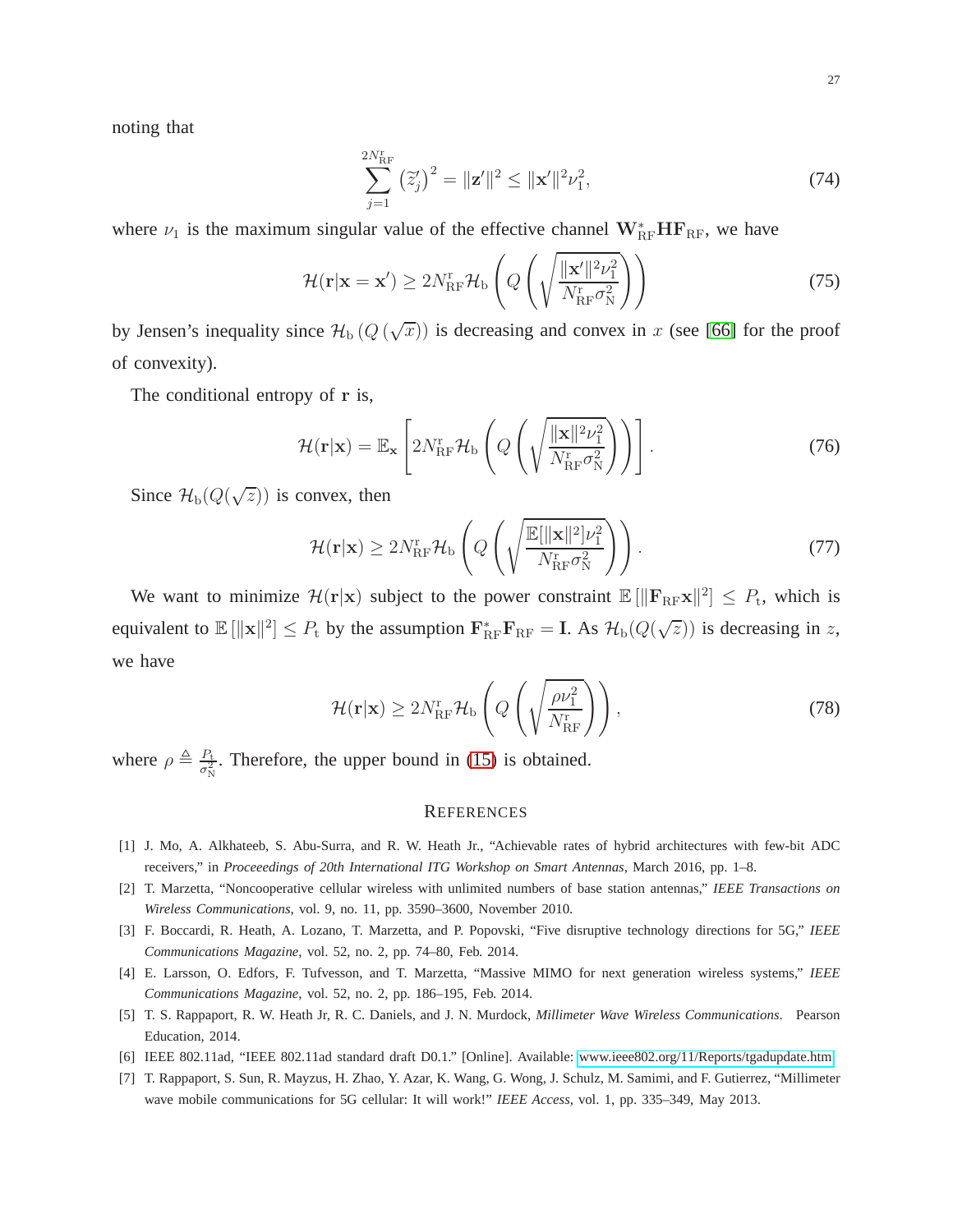- [8] W. Roh, J.-Y. Seol, J. Park, B. Lee, J. Lee, Y. Kim, J. Cho, K. Cheun, and F. Aryanfar, "Millimeter-wave beamforming as an enabling technology for 5G cellular communications: theoretical feasibility and prototype results," *IEEE Communications Magazine*, vol. 52, no. 2, pp. 106–113, February 2014.
- <span id="page-27-0"></span>[9] A. Alkhateeb, J. Mo, N. Gonzalez-Prelcic, and R. Heath, "MIMO precoding and combining solutions for millimeter-wave systems," *IEEE Communications Magazine,*, vol. 52, no. 12, pp. 122–131, Dec. 2014.
- <span id="page-27-1"></span>[10] R. W. Heath Jr, N. Gonzalez-Prelcic, S. Rangan, W. Roh, and A. M. Sayeed, "An overview of signal processing techniques for millimeter wave MIMO systems," *IEEE J. Sel. Top. Signal Process.*, vol. 10, no. 3, pp. 436–453, 2016.
- <span id="page-27-2"></span>[11] T. Bai and R. W. Heath, "Coverage and rate analysis for millimeter-wave cellular networks," *IEEE Trans. Wireless Commun.*, vol. 14, no. 2, pp. 1100–1114, Feb 2015.
- <span id="page-27-3"></span>[12] B. Murmann, "ADC performance survey 1997-2016," 2016. [Online]. Available: http://www.stanford.edu/∼[murmann/adcsurvey.html](http://www.stanford.edu/~murmann/adcsurvey.html)
- <span id="page-27-4"></span>[13] W. Hong, K.-H. Baek, Y. Lee, Y. Kim, and S.-T. Ko, "Study and prototyping of practically large-scale mmWave antenna systems for 5G cellular devices," *IEEE Commun. Mag.*, vol. 52, no. 9, pp. 63–69, September 2014.
- <span id="page-27-5"></span>[14] A. Alkhateeb, J. Mo, N. Gonzalez-Prelcic, and R. W. Heath Jr, "MIMO precoding and combining solutions for millimeterwave systems," *IEEE Commun. Mag.*, vol. 52, no. 12, pp. 122–131, December 2014.
- <span id="page-27-6"></span>[15] O. El Ayach, S. Rajagopal, S. Abu-Surra, Z. Pi, and R. W. Heath Jr, "Spatially sparse precoding in millimeter wave MIMO systems," *IEEE Trans. Wireless Commun.*, vol. 13, no. 3, pp. 1499–1513, March 2014.
- <span id="page-27-7"></span>[16] S. Han, C.-L. I, Z. Xu, and C. Rowell, "Large-scale antenna systems with hybrid analog and digital beamforming for millimeter wave 5G," *IEEE Communications Magazine*, vol. 53, no. 1, pp. 186–194, Jan. 2015.
- <span id="page-27-8"></span>[17] J. Mo and R. W. Heath Jr., "Capacity analysis of one-bit quantized MIMO systems with transmitter channel state information," *IEEE Trans. Signal Processing*, vol. 63, no. 20, pp. 5498–5512, Oct 2015.
- <span id="page-27-10"></span>[18] X. Zhang, A. Molisch, and S. Kung, "Variable-phase-shift-based RF-baseband codesign for MIMO antenna selection," *IEEE Transactions on Signal Processing*, vol. 53, no. 11, pp. 4091–4103, Nov. 2005.
- <span id="page-27-11"></span>[19] V. Venkateswaran and A. van der Veen, "Analog beamforming in MIMO communications with phase shift networks and online channel estimation," *IEEE Transactions on Signal Processing*, vol. 58, no. 8, pp. 4131–4143, Aug. 2010.
- <span id="page-27-12"></span>[20] A. Alkhateeb, O. El Ayach, G. Leus, and R. Heath, "Hybrid precoding for millimeter wave cellular systems with partial channel knowledge," in *Proc. of Information Theory and Applications Workshop (ITA)*, Feb 2013, pp. 1–5.
- <span id="page-27-13"></span>[21] ——, "Channel estimation and hybrid precoding for millimeter wave cellular systems," *IEEE Journal of Selected Topics in Signal Processing*, vol. 8, no. 5, pp. 831–846, Oct. 2014.
- [22] C. Rusu, R. Mndez-Rial, N. Gonzlez-Prelcicy, and R. W. Heath, "Low complexity hybrid sparse precoding and combining in millimeter wave mimo systems," in *Proceeedings of the 2015 IEEE International Conference on Communications (ICC)*, June 2015, pp. 1340–1345.
- <span id="page-27-15"></span><span id="page-27-14"></span>[23] C.-E. Chen, "An iterative hybrid transceiver design algorithm for millimeter wave MIMO systems," *IEEE Wireless Communications Letters*, vol. 4, no. 3, pp. 285–288, June 2015.
- [24] T. Bogale and L. B. Le, "Beamforming for multiuser massive MIMO systems: Digital versus hybrid analog-digital," in *IEEE Global Communications Conference (GLOBECOM)*, Dec. 2014, pp. 4066–4071.
- <span id="page-27-9"></span>[25] F. Sohrabi and W. Yu, "Hybrid digital and analog beamforming design for large-scale MIMO systems," in *Proc. of the IEEE International Conf. on Acoustics, Speech and Signal Processing (ICASSP), Brisbane, Australia*, Apr. 2015.
- <span id="page-27-16"></span>[26] L. Liang, W. Xu, and X. Dong, "Low-complexity hybrid precoding in massive multiuser MIMO systems," *IEEE Wireless Communications Letters*, vol. 3, no. 6, pp. 653–656, Dec 2014.
- <span id="page-27-17"></span>[27] V. Venkateswaran and A.-J. van der Veen, "Analog beamforming in MIMO communications with phase shift networks and online channel estimation," *IEEE Trans. Signal Processing*, vol. 58, no. 8, pp. 4131–4143, 2010.
- <span id="page-27-18"></span>[28] R. Walden, "Analog-to-digital converter survey and analysis," *IEEE J. Select. Areas Commun.*, vol. 17, no. 4, pp. 539–550, 1999.
- [29] B. Le, T. Rondeau, J. Reed, and C. Bostian, "Analog-to-digital converters," *IEEE Signal Processing Mag.*, vol. 22, no. 6, pp. 69–77, 2005.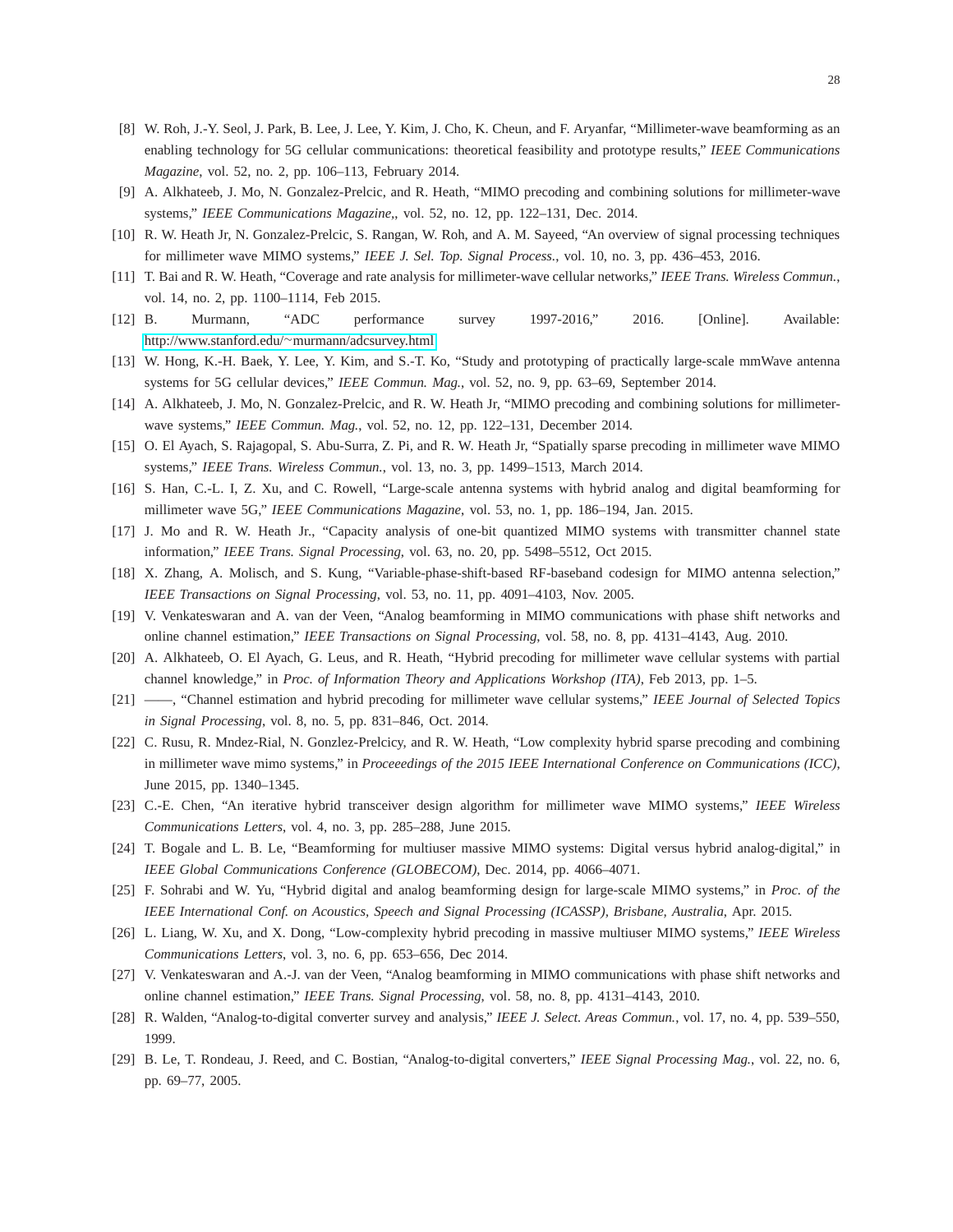- <span id="page-28-18"></span><span id="page-28-0"></span>[30] A. Mezghani and J. Nossek, "On ultra-wideband MIMO systems with 1-bit quantized outputs: Performance analysis and input optimization," in *Proceeedings of IEEE International Symposium on Information Theory*, 2007, pp. 1286–1289.
- <span id="page-28-3"></span>[31] A. Mezghani, M.-S. Khoufi, and J. A. Nossek, "A modified MMSE receiver for quantized MIMO systems," *Proceedings of the ITG/IEEE WSA, Vienna, Austria*, 2007.
- [32] A. Mezghani and J. Nossek, "Capacity lower bound of MIMO channels with output quantization and correlated noise," in *Proceeedings of IEEE International Symposium on Information Theory*, 2012.
- [33] W. Zhang, "A general framework for transmission with transceiver distortion and some applications," *IEEE Trans. Commun.*, vol. 60, no. 2, pp. 384–399, February 2012.
- [34] J. Mo, P. Schniter, N. G. Prelcic, and R. W. Heath Jr., "Channel estimation in millimeter wave MIMO systems with one-bit quantization," in *Proceeedings of the 2014 48th Asilomar Conference on Signals, Systems and Computers*, Nov 2014, pp. 957–961.
- <span id="page-28-5"></span><span id="page-28-4"></span>[35] Q. Bai and J. Nossek, "Energy efficiency maximization for 5G multi-antenna receivers," *Transactions on Emerging Telecommunications Technologies*, vol. 26, no. 1, pp. 3–14, 2015.
- <span id="page-28-7"></span>[36] O. Orhan, E. Erkip, and S. Rangan, "Low Power Analog-to-Digital Conversion in Millimeter Wave Systems: Impact of Resolution and Bandwidth on Performance," in *Proc. of Information Theory and Applications (ITA) Workshop*, 2015.
- <span id="page-28-1"></span>[37] S. Wang, Y. Li, and J. Wang, "Multiuser detection in massive spatial modulation MIMO with low-resolution ADCs," *IEEE Trans. Wireless Commun.*, vol. 14, no. 4, pp. 2156–2168, April 2015.
- <span id="page-28-2"></span>[38] S. Jacobsson, G. Durisi, M. Coldrey, U. Gustavsson, and C. Studer, "One-bit massive MIMO: Channel estimation and high-order modulations," *arXiv preprint arXiv:1504.04540*, 2015.
- <span id="page-28-6"></span>[39] J. Singh, O. Dabeer, and U. Madhow, "On the limits of communication with low-precision analog-to-digital conversion at the receiver," *IEEE Trans. Commun.*, vol. 57, no. 12, pp. 3629–3639, 2009.
- <span id="page-28-8"></span>[40] J. Mo and R. W. Heath Jr., "High SNR capacity of millimeter wave MIMO systems with one-bit quantization," in *Proceeedings of Information Theory and Applications Workshop (ITA), 2014*, Feb 2014, pp. 1–5.
- <span id="page-28-9"></span>[41] J. Choi, J. Mo, and R. W. Heath Jr., "Near maximum-likelihood detector and channel estimator for uplink multiuser massive MIMO systems with one-bit ADCs," *IEEE Trans. Commun.*, vol. 64, no. 5, pp. 2005–2018, May 2016.
- [42] C. Mollen, J. Choi, E. G. Larsson, and R. W. H. Jr., "Performance of the wideband massive uplink MIMO with one-bit ADCs," *CoRR*, vol. abs/1602.07364, 2016. [Online]. Available:<http://arxiv.org/abs/1602.07364>
- <span id="page-28-10"></span>[43] S. Jacobsson, G. Durisi, M. Coldrey, U. Gustavsson, and C. Studer, "Massive MIMO with low-resolution ADCs," *CoRR*, vol. abs/1602.01139, 2016. [Online]. Available:<http://arxiv.org/abs/1602.01139>
- <span id="page-28-11"></span>[44] C. Studer and G. Durisi, "Quantized massive MU-MIMO-OFDM uplink," *IEEE Trans. Commun.*, vol. 64, no. 6, pp. 2387–2399, June 2016.
- <span id="page-28-12"></span>[45] B. Murmann, "Energy limits in A/D converters," in *Faible Tension Faible Consommation (FTFC), 2013 IEEE*, June 2013, pp. 1–4.
- [46] H. Ghauch, T. Kim, M. Bengtsson, and M. Skoglund, "Subspace estimation and decomposition for large millimeter-wave mimo systems," *submitted to IEEE Journal of Selected Topics in Signal Processing, arXiv preprint arXiv:1507.00287*, 2015.
- <span id="page-28-14"></span><span id="page-28-13"></span>[47] J. Mo, P. Schniter, and R. W. Heath Jr, "Channel estimation in broadband millimeter wave MIMO systems with few-bit ADCs," *arXiv preprint arXiv:1610.02735*, 2016.
- <span id="page-28-15"></span>[48] U. Kamilov, V. Goyal, and S. Rangan, "Message-passing de-quantization with applications to compressed sensing," *IEEE Trans. Signal Processing*, vol. 60, no. 12, pp. 6270–6281, Dec 2012.
- <span id="page-28-16"></span>[49] A. Molisch and X. Zhang, "FFT-based hybrid antenna selection schemes for spatially correlated MIMO channels," *IEEE Commun. Lett.*, vol. 8, no. 1, pp. 36–38, Jan 2004.
- <span id="page-28-17"></span>[50] C. R. Rao, "Separation theorems for singular values of matrices and their applications in multivariate analysis," *Journal of Multivariate Analysis*, vol. 9, no. 3, pp. 362–377, 1979.
- [51] D. P. Palomar, J. M. Cioffi, and M. A. Lagunas, "Joint Tx-Rx beamforming design for multicarrier MIMO channels: a unified framework for convex optimization," *IEEE Trans. Signal Processing*, vol. 51, no. 9, pp. 2381–2401, Sept 2003.